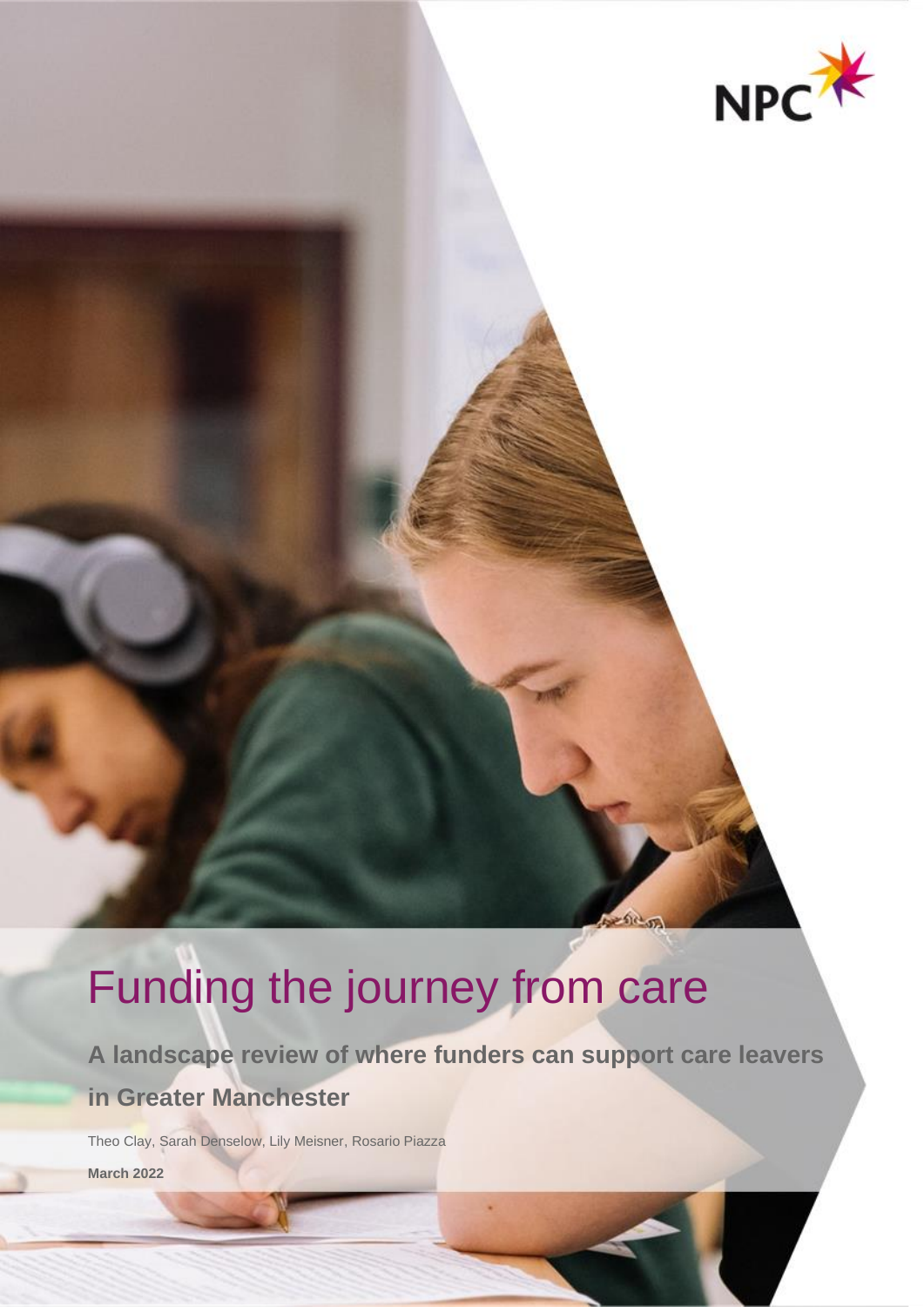## **Introduction**

Finding our feet as we step into adult life is one of the most daunting challenges many of us have to face. For young people who have grown up in the care system it is harder still. The absence of a parental figure to guide them, the disruption of moving from home to home, and the traumatic circumstances which led to them being in care in the first place all compound to mean care experienced young people often have a very different journey to independence to most young people in the UK.

NPC was commissioned by a Greater Manchester philanthropist in July 2021 to investigate the availability and effectiveness of charitable and statutory services for care experienced young people in Greater Manchester. We uncovered five broad areas where there are gaps in provision and where philanthropic funding could make a difference:

- 1. Relationships and support network
- 2. Mental health
- 3. Education and training
- 4. Achieving financial stability
- 5. Living independently

For each of these, the Greater Manchester voluntary and statutory sectors provide a range of support for care experienced young people. However, we heard that the quality and availability of this support can vary hugely from area to area. This applies to local government as much as charities. Interviewees spoke about how advocacy on behalf of care experienced young people to improve service provision across Greater Manchester would also be hugely valuable but is currently lacking. We believe the most important interventions to fund are:

- Mentoring
- Mental health
- Education
- Employment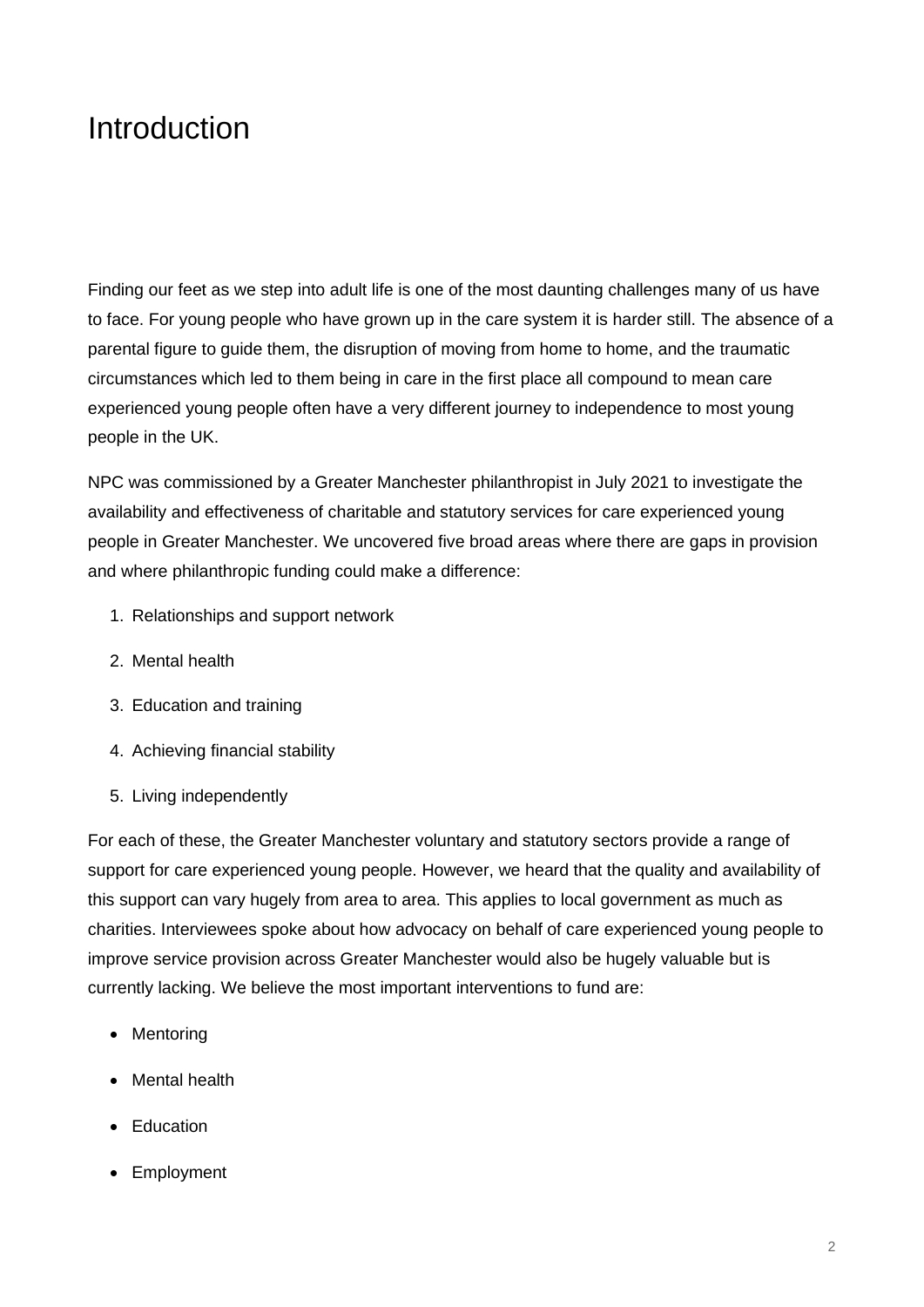It is clear that too often existing support is provided only at crisis-point, which limits its long-term effectiveness. Ensuring that support is pre-emptive, sustained, and in-depth could greatly improve outcomes for care experienced people in and around the care system in Greater Manchester. We believe these lessons apply to the rest of the UK as well.

We're publishing this research so that other funders can apply these lessons to helping even more young people in Greater Manchester and across the UK.

## **A care leaver's journey**

The diagrams at the start of this report outline the typical 'journey' a young person takes from leaving care to becoming independent. Of course, every young person's journey is different, but we have attempted through our research to identify key steps which are common to many care experienced young people. We've used these to map the shape and breadth of service provision in the Greater Manchester area, as well as any issues or gaps with those services.

### **Terminology**

We heard from the young people in our focus group how they are often mislabelled. Some recalled being mistakenly referred to as a young carer. In this report we use the following terms to refer to young people who have grown up in the care system:

- **Care experienced young people:** we use this term to refer to any young person who has ever been in care (often referred to as care leavers).
- **Looked after children:** we use this term to refer to young people currently living in care. The NSPCC defines 'looked after children' as children who are currently 'living with foster parents, living in a residential children's home or, living in residential settings like schools or secure units'. 1

<sup>1</sup> NSPCC, learning.nspcc.org.uk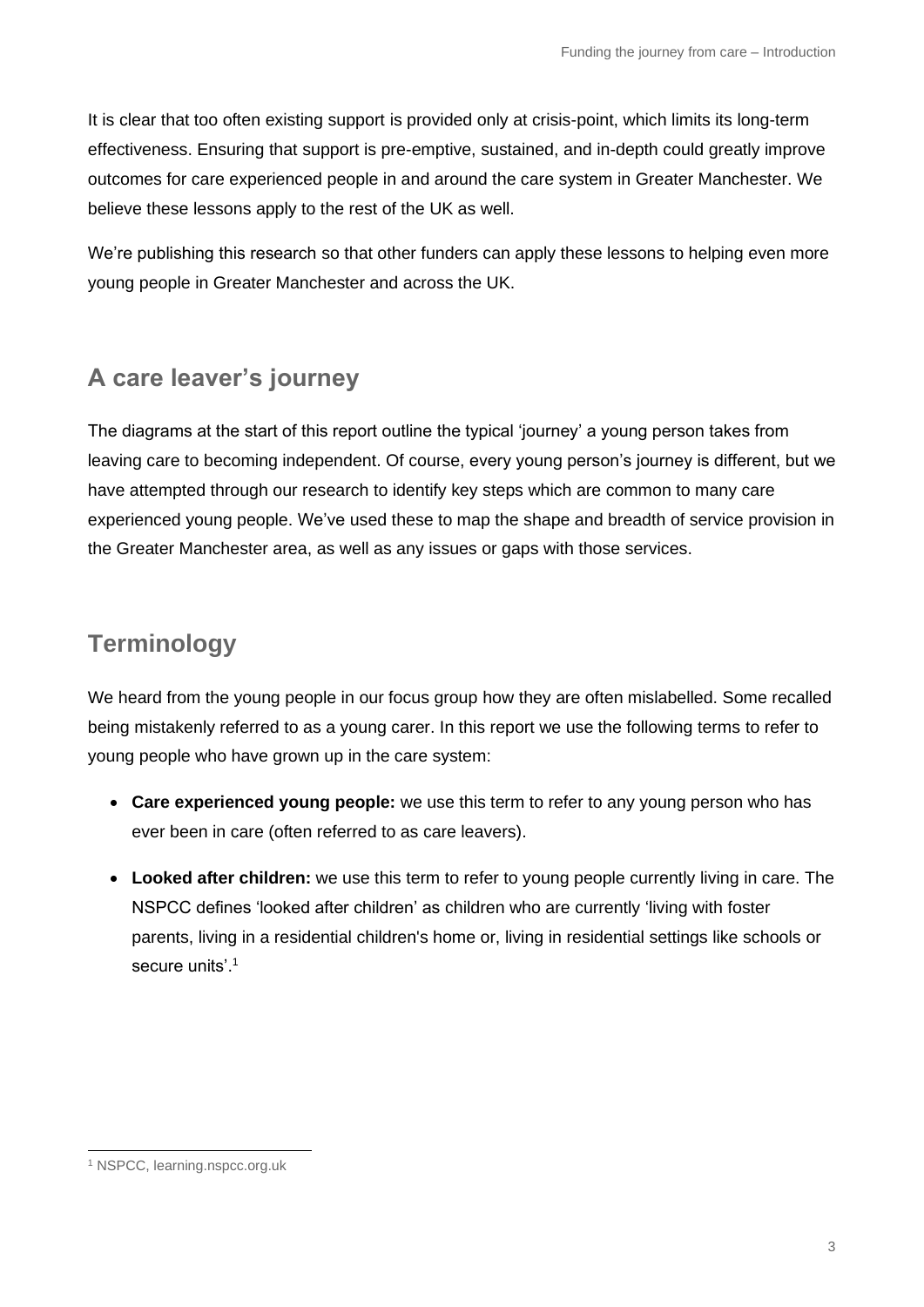### **Acknowledgements**

This research was informed by a literature review, nine interviews with professionals who support care experienced young people in Manchester, and a focus group of care experienced young people from Cloud42 who shared their stories of services in the Greater Manchester area.

We would like to thank all of those who shared their time and thoughts to contribute to this research, particularly the Cloud42 peer researchers.

We hope the findings of this report will be useful for other people working to support care experienced young people in Greater Manchester and across the UK. If you have questions about this work or would like to explore further work in this area, please contact [Sarah.Denselow@thinkNPC.org](mailto:Sarah.Denselow@thinkNPC.org) or [Lily.Meisner@thinkNPC.org.](mailto:Lily.Meisner@thinkNPC.org)

### **Contents**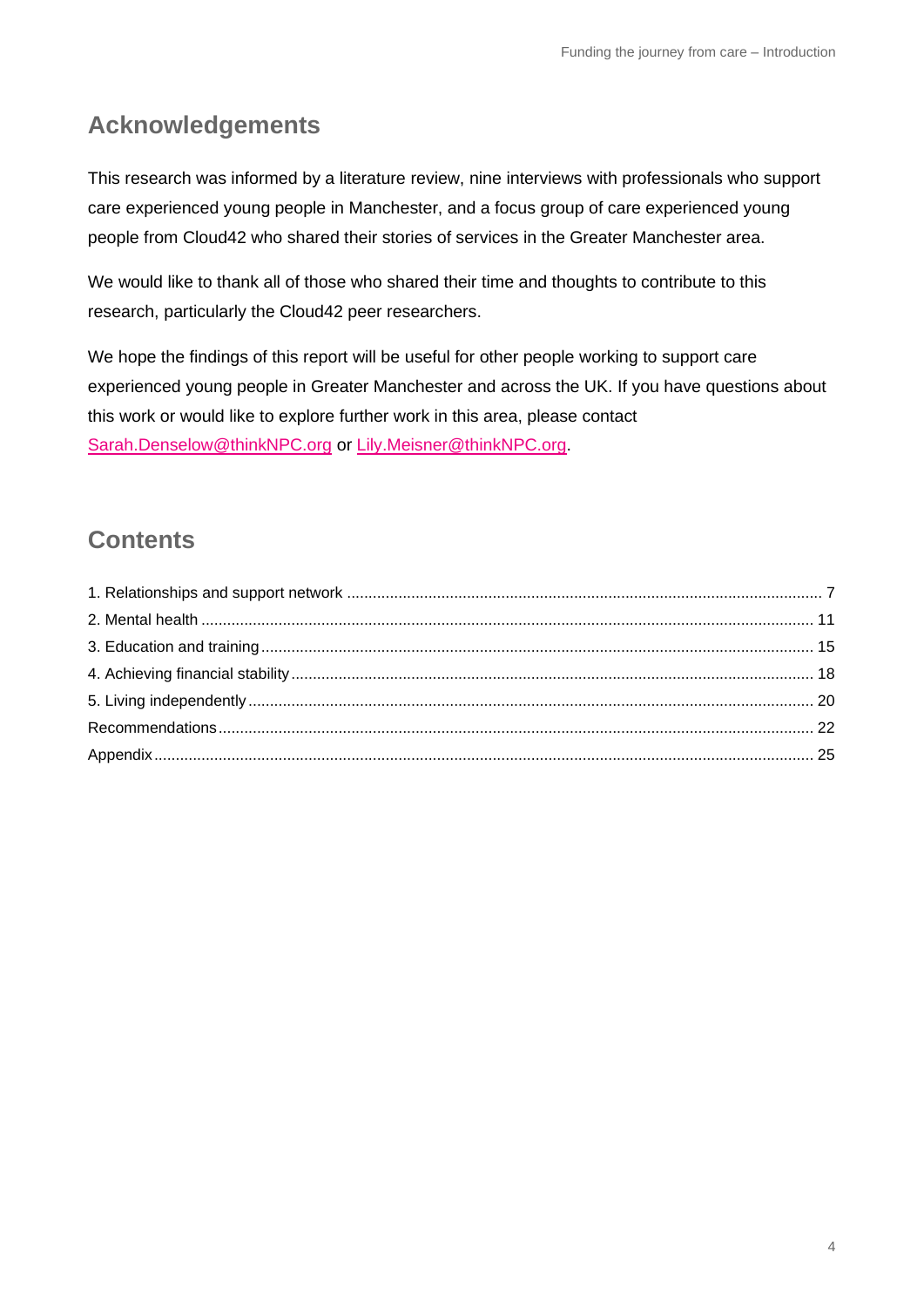#### **Statutory and voluntary service provision in Greater Manchester**



All care leavers have personal advisors who should offer consistent support, however, are not always available to support on weekends or days off.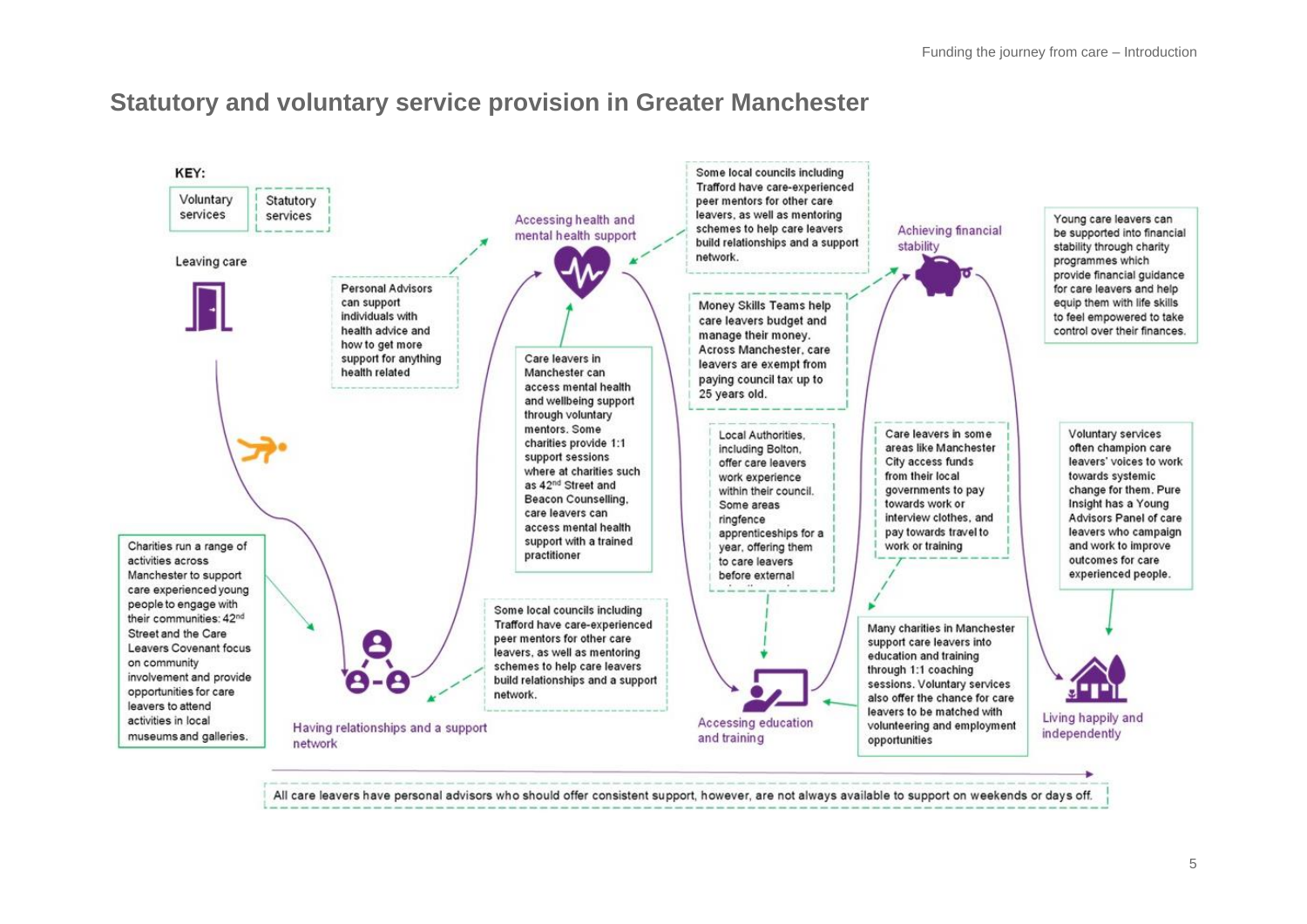#### **Issues and gaps with service provision in Greater Manchester**

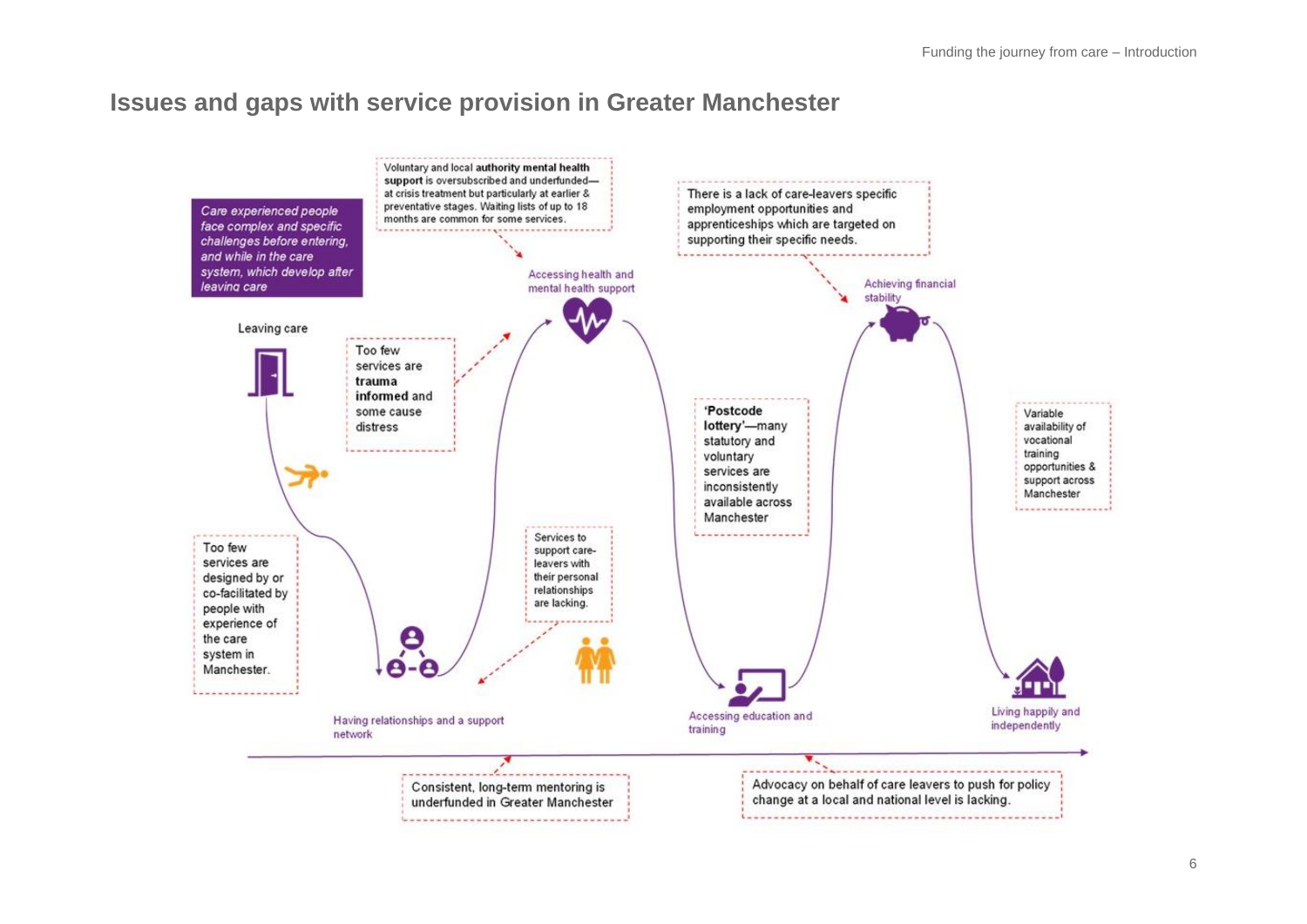## 1. Relationships and support network



Think back to when you left home. Do you remember the lessons you had to learn as you became independent? Lessons like how to find a house, how to set up the bills, how to understand your taxes, how to manage your money, how to cook, how to do the laundry, how to get a job. The list goes on. Now imagine trying to learn all of that with nobody to guide you through.

For care experienced young people, the absence of a parental figure can make the transition to independent adulthood daunting and difficult. Missing a rental payment can easily spiral into much bigger problems.

Most of us would have friends we could turn to in this situation. But if you've grown up with the bureaucracy of the care system, in which you've been reliant on form-filling just to go out with friends or stay over for a sleepover, and if you've continuously been uprooted from care home to care home, then you will probably find it harder to build a strong social network as an adult.

You will also have had to contend with the stigma of being in care. Some participants in our focus group told us how the parents of their peers were reluctant for their children to be friends with them.

All of this can have knock on effects later in life. It can even impact the next generation. Raising one's own children becomes so much harder without the guidance and support of family and friends normally leant upon by new parents.

*'This is an issue for young parents in particular - how can they give that life experience they haven't been given by other family members?'*

**Manager, Lloyds Bank Foundation**

#### **What are local governments doing?**

Many passionate and caring people work in the Greater Manchester care system. Each young person leaving care is allocated a 'personal adviser' (PA) whose role is to support the young person with a range of needs. This includes:

• Advice on finding a house and paying bills.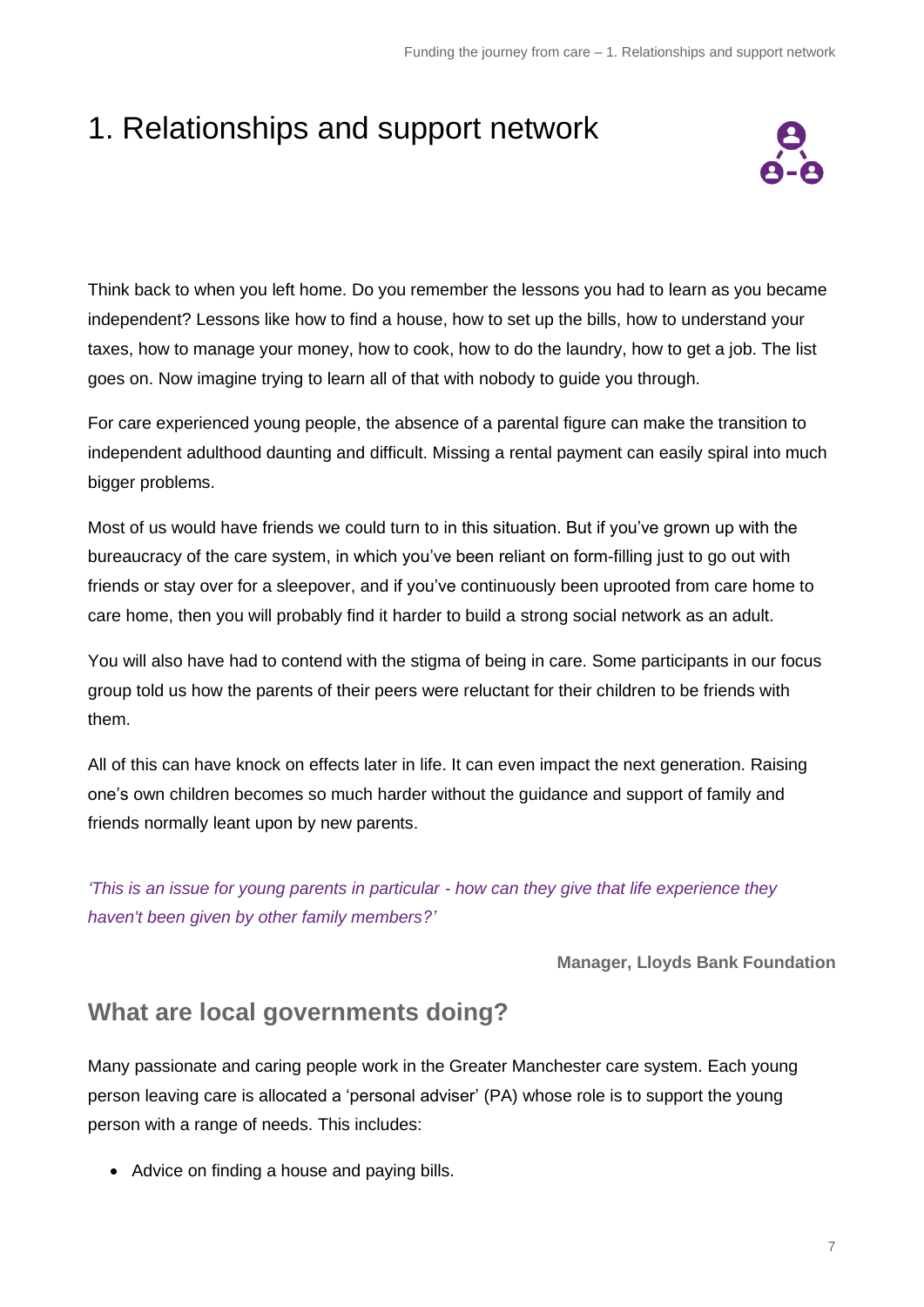• Organising and advocating for specific adjustments young people might need at school or university. One example which came up in our interviews is that of a PA supporting a student at the University of Manchester who arranged for them to have access to a private room on campus so they could attend therapy sessions and still make it to their lectures on time.

Unfortunately, the British care system is severely strained. PAs are often so overworked with such large caseloads that they cannot dedicate enough time to each individual. Partly because of this, the PA's role diminishes when a care experienced young person turns 18.

Other limitations, such as PAs only being available within office hours, mean the system is no substitute for a real parental relationship. It's no surprise then that care experienced young people told us that the care system lacks emotional support and warmth.

One young person said:

*'The system is so cold. It is a machine, and no child should be raised in a machine. They need love and freedom which just isn't available to children in foster care'*

**Ezra, Cloud42 peer member**

#### Another said:

*'Everything is paperwork, you never feel at home. All your problems have to go through a system, you can't bring anything up without it being written down.'*

**Daniel, Cloud42 peer member**

Mentors can provide young people with an alternative source of support to the PAs, aiming to build less formal and more individual relationships. The Greater Manchester Combined Authority (GMCA) has an employment, education, and skills 'pledge' to provide a mentor for every care experienced young person who wants one.<sup>2</sup> They also work with Greater Manchester Higher to provide mentors for looked after children of all ages, and have a group of care experienced role models to reach out to young care leavers.

<sup>&</sup>lt;sup>2</sup> GMCA 'Care leavers receive major employment boost with the launch of Greater Manchester Guarantee', [greatermanchester-ca.gov.uk](https://greatermanchester-ca.gov.uk/news/care-leavers-receive-major-employment-boost-with-launch-of-greater-manchester-guarantee/)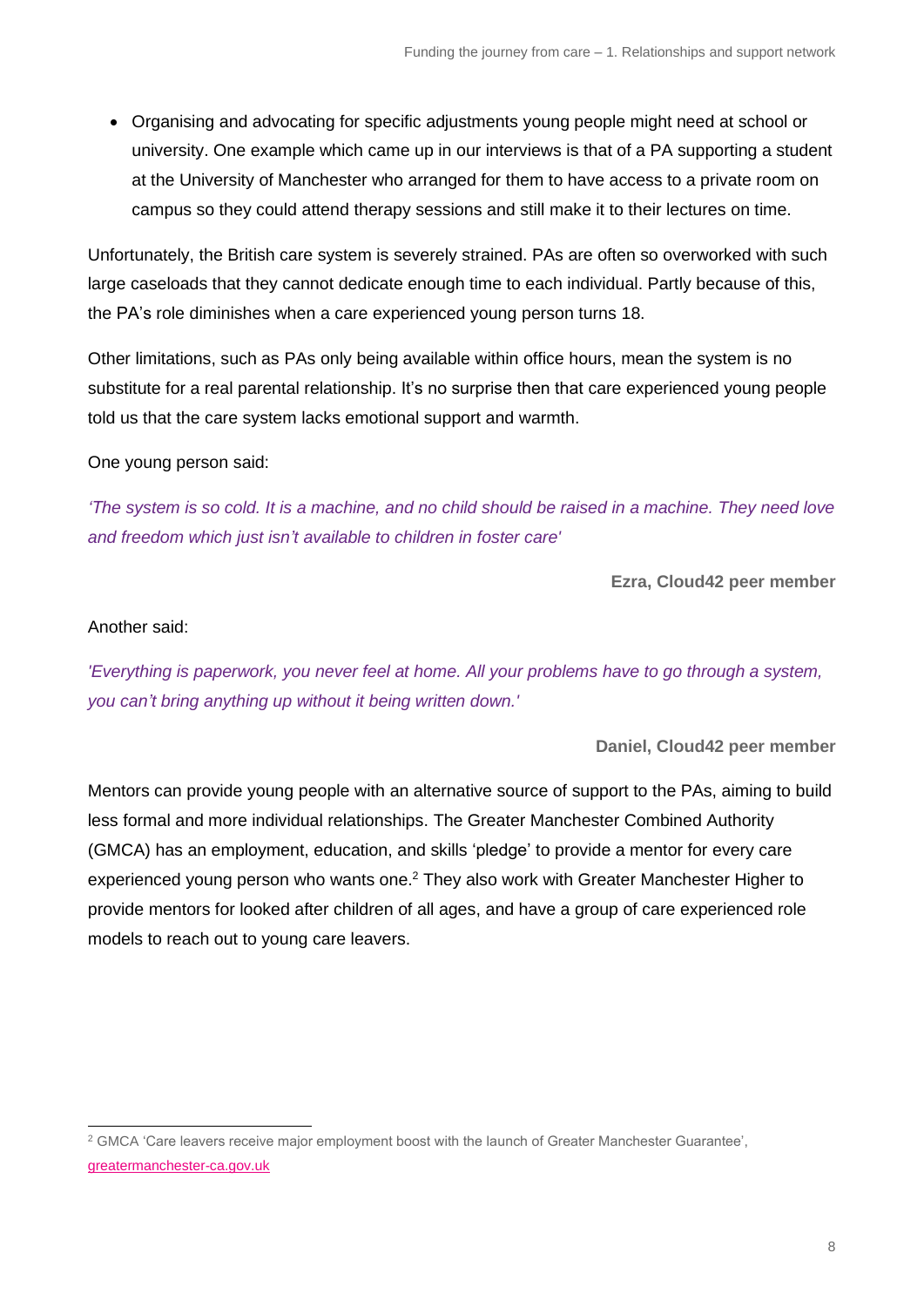#### **What are charities doing?**

Charities play an important role in bridging gaps in statutory care and support. Our interviewees said a specific area where charities add value is in building trusting and meaningful relationships which are often more difficult for care experienced young people to find.

Charities' independence from statutory services is an asset here. Some charities pride themselves in offering support that is available whenever and wherever an individual needs it, in contrast to support provided by the PAs which is only really available during office hours. The [Esmée Fairbairn](https://esmeefairbairn.org.uk/) [Foundation](https://esmeefairbairn.org.uk/) funds charities in Greater Manchester to help care leavers develop strong relationships. The foundation takes a 'cohort' approach, focusing on funding a smaller number of charities in a deeper way, through a combination of grants, capacity-building, and learning support. This includes conference-style events and smaller thematic groupings where charities can support one another and share what they're learning.

Our focus group of care experienced young people said mentoring can be effective for developing relationships, one peer mentioned:

*'The young people who get that support find it really helpful, but it isn't available to many people'*

**Neelam, Cloud42 peer member**

The charities we spoke with also mentioned the value of mentoring, one funder we spoke to commented:

*'You don't want to get to the point where all the relationships that a young person has are professional.'* 

#### **Hannah Lim, Funding Manager, Esmee Fairbairn Foundation**

[Lifelong Links](https://frg.org.uk/lifelong-links/) by the charity [Family Rights Group](https://frg.org.uk/) could provide useful lessons here. Care leavers are assigned a coordinator to identify all long-term important relationships in their life. This could be anyone from a sibling to a teacher or a football coach. This worker then uses family group conferencing methods to try to build relationships and work out who should be supporting the young person with their needs. Lifelong Links is currently offered to children and young people across the UK in 23 local authorities, including Stockport in Greater Manchester.

Charities also provide valuable mentoring support. Mentoring can be valuable for accessing education and employment, overcoming personal or household difficulties, and even dealing with mental health. The in-depth and holistic nature of mentoring that charities provide is a real asset, particularly when delivered one-to-one.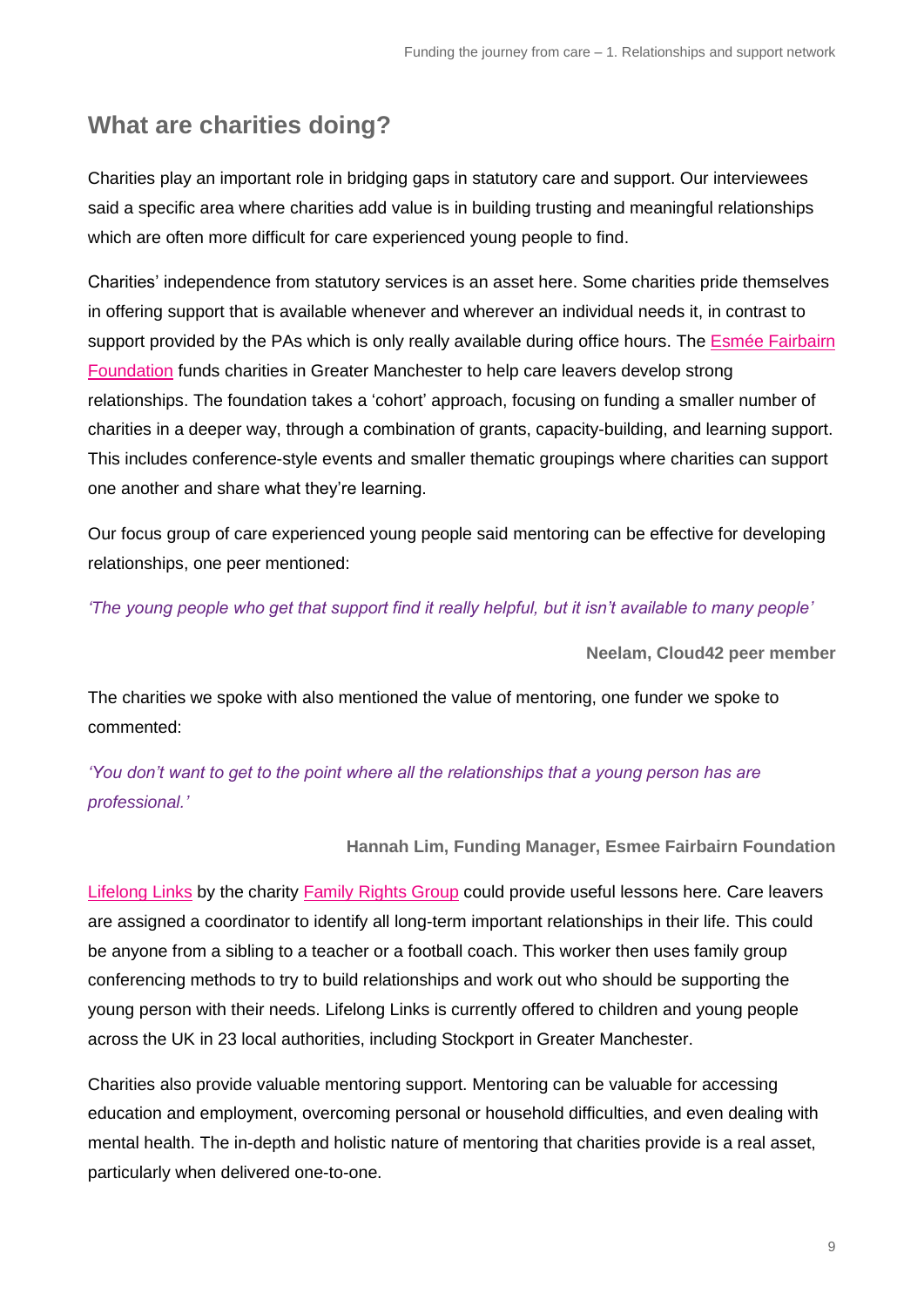When well delivered, mentoring can give a young person the wide range of support they need when navigating the journey to independence. Pure Insight's mentoring offer is an example of this in Greater Manchester. Their volunteer mentors provide one-to-one tailored emotional and practical support to young people for a minimum of two years. The charity's peer support groups for mentors offer a place for mentors to share knowledge, skills and experience and improve the quality of their provision.

#### **Where should you give to?**

Relational work and mentoring is underfunded across Greater Manchester, and the in-depth mentoring we describe above is rarely available when and where young people need it. Some oneto-one mentoring provision exists, but it is not enough and services vary from area to area. Mentoring can support young people at all stages of their journey, such as with relationships, in education and employment, housing, and more.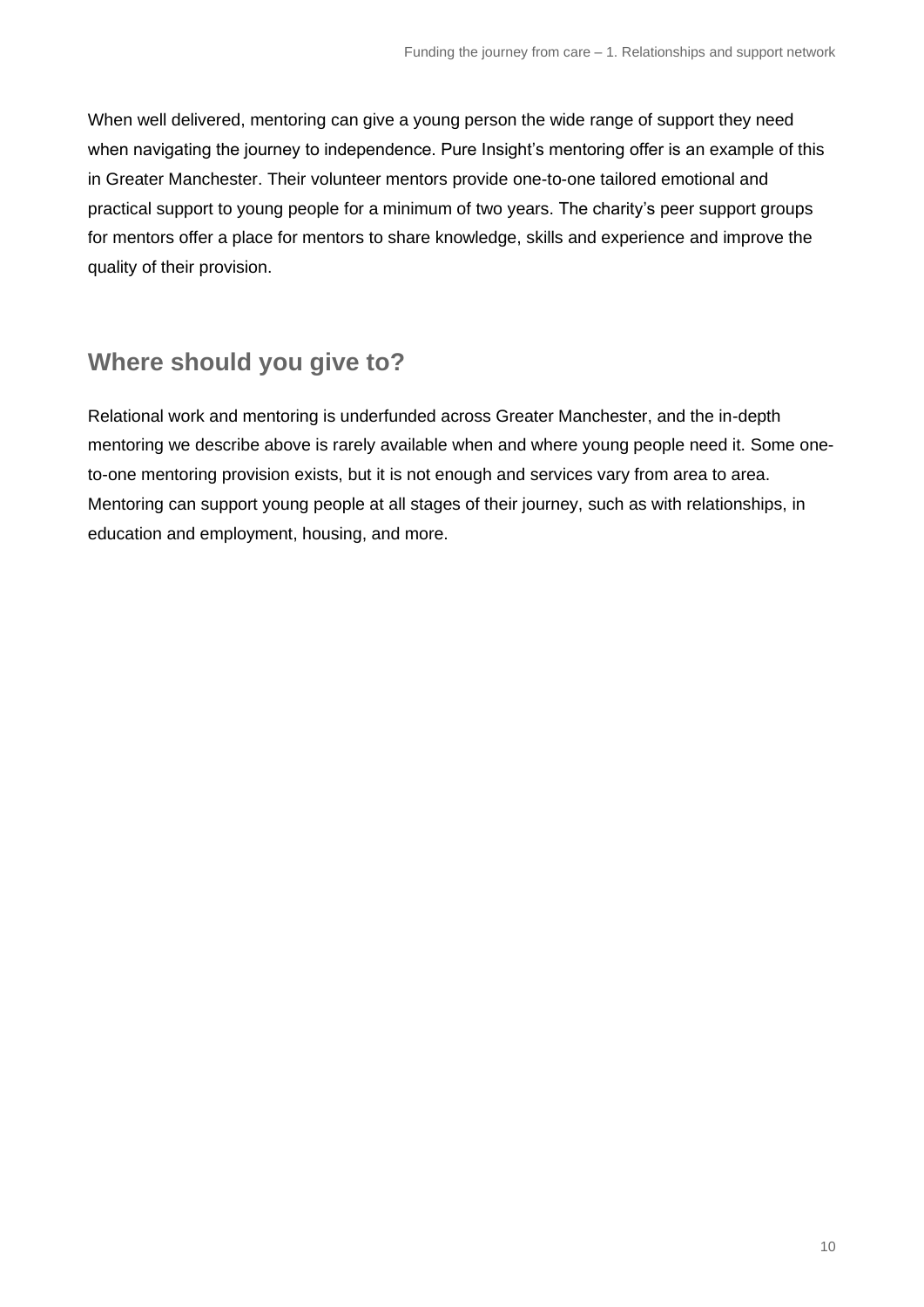## 2. Mental health



Mental health was the most common problem raised in our research. Funders told us it was the biggest issue that their grantees deal with day to day.

The nature of the care system imposes particular mental health challenges upon care experienced young people. The lack of a strong support network and the increased incidence of childhood trauma (not least the trauma often associated with first entering care) is sometimes not realised until adulthood.

Young people's mental health as a whole declined throughout the Covid-19 pandemic. This was arguably even more the case for care experienced young people.<sup>3</sup>

#### **What are local governments doing?**

Care experienced young people use the NHS in the same way as any other young person. Greater Manchester Mental Health NHS Foundation Trust services in Trafford, Salford and Manchester City offer both group and individual psychological interventions, such as Cognitive Behavioural Therapy (CBT) and Family Interventions.

The transition from Children and Young People's Mental Health Services (CYPMHS) to adult mental health services upon turning 18 can be very jarring. Young people often fall through the cracks in support at this point. To get around this, Bolton, Salford, Trafford, and the City of Manchester have Community Mental Health Teams, which offer services to people from 16-70 with diagnosed functional mental health problems. The problem though, as we heard in interviews, is that care leavers often struggle to get mental health issues diagnosed in the first place, due to a lack of awareness and limited access to pre-emptive support services early on.

Both adult and young people's mental health services nationwide have long waiting lists, and Greater Manchester is no different. Some local councils attempt to get around this by making care leavers a priority at health services. Bolton's local offer for example states that care leavers will be

<sup>3</sup> Cloud42, 'The Mental Health of Care Experienced Young People in Greater Manchester: A study on the impact of COVID-19 pandemic on health, wellbeing, and received support' [42ndstreet.org.uk](https://www.42ndstreet.org.uk/media/dpqlf1fq/cloud42-research-project.pdf)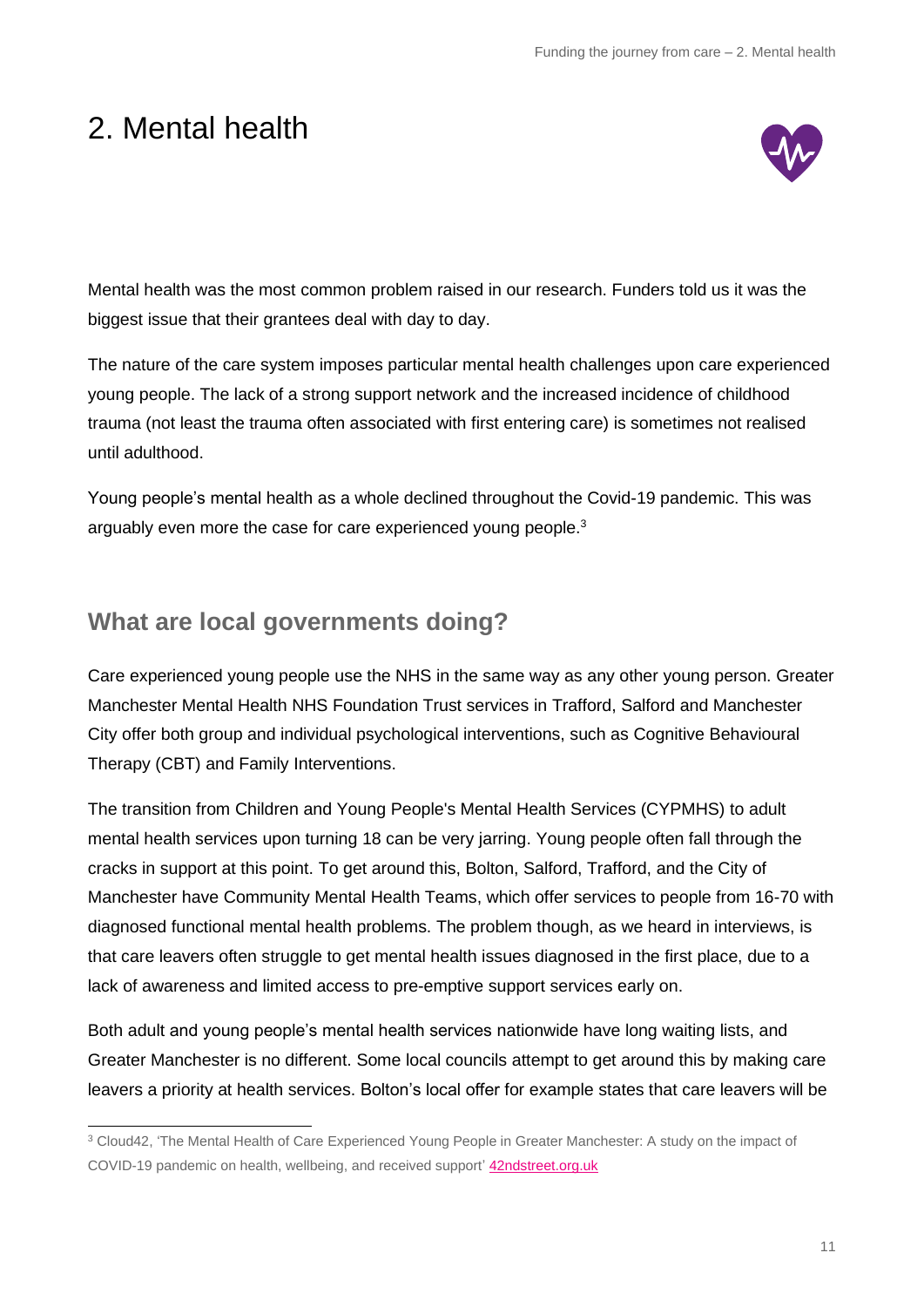prioritised at Parallel Youth Health Centre.<sup>4</sup> Despite this, care experienced young people still told us that waiting 12-18 months was not unusual.

As a result, NHS support usually focuses on people at crisis point. Low level and preventative support is particularly lacking, so issues which may have been quickly resolved if tackled early on worsen and persist into adulthood. That said, all local authorities across Greater Manchester state that Personal Advisors (PAs) can offer emotional support. They also offer free gym memberships to care leavers to promote healthy wellbeing.

Locating the right service is not always easy. Young people are often sent back and forth between different services without gaining what they need. One interviewee described Manchester's mental health services as 'all under resourced, oversubscribed and not trauma-informed'. Young people we spoke to expressed frustration at the lack of joined-up working between services, which forces them to repeatedly relive traumatic and triggering experiences as they tell their story again and again.

*'Care leavers need a flexible, responsive, trauma informed offer to meet their mental health needs. An outreach service that goes to them rather than them being signposted to death trying to find the right support'*

#### **Sarah Sturmey, CEO, Pure Insight**

The Greater Manchester Combined Authority (GMCA) plans to give mental health training to PAs and is working to increase the low-level mental health support it provides to care experienced young people. The experience of Covid-19 has prompted Greater Manchester's Mental Health Reform Board to work with young people to identify what changes are needed. It is also attempting to address the 'postcode lottery' of service provision through developing a new 'integrated care system' which brings health and social care services together with communities through placebased partnerships. Making services more connected should help prevent young care leavers from getting lost in the system if they move from one local authority to another.

#### **What are charities doing?**

Charities run a series of mental health programmes for young people. There is limited one-to-one support though. Charities such as 42<sup>nd</sup> Street offer a range of information and support, group work,

<sup>4</sup> Bolton Council, 'Bolton Care Leavers offer', [www.bolton.gov.uk](https://www.bolton.gov.uk/downloads/file/2349/bolton-care-leavers-offer)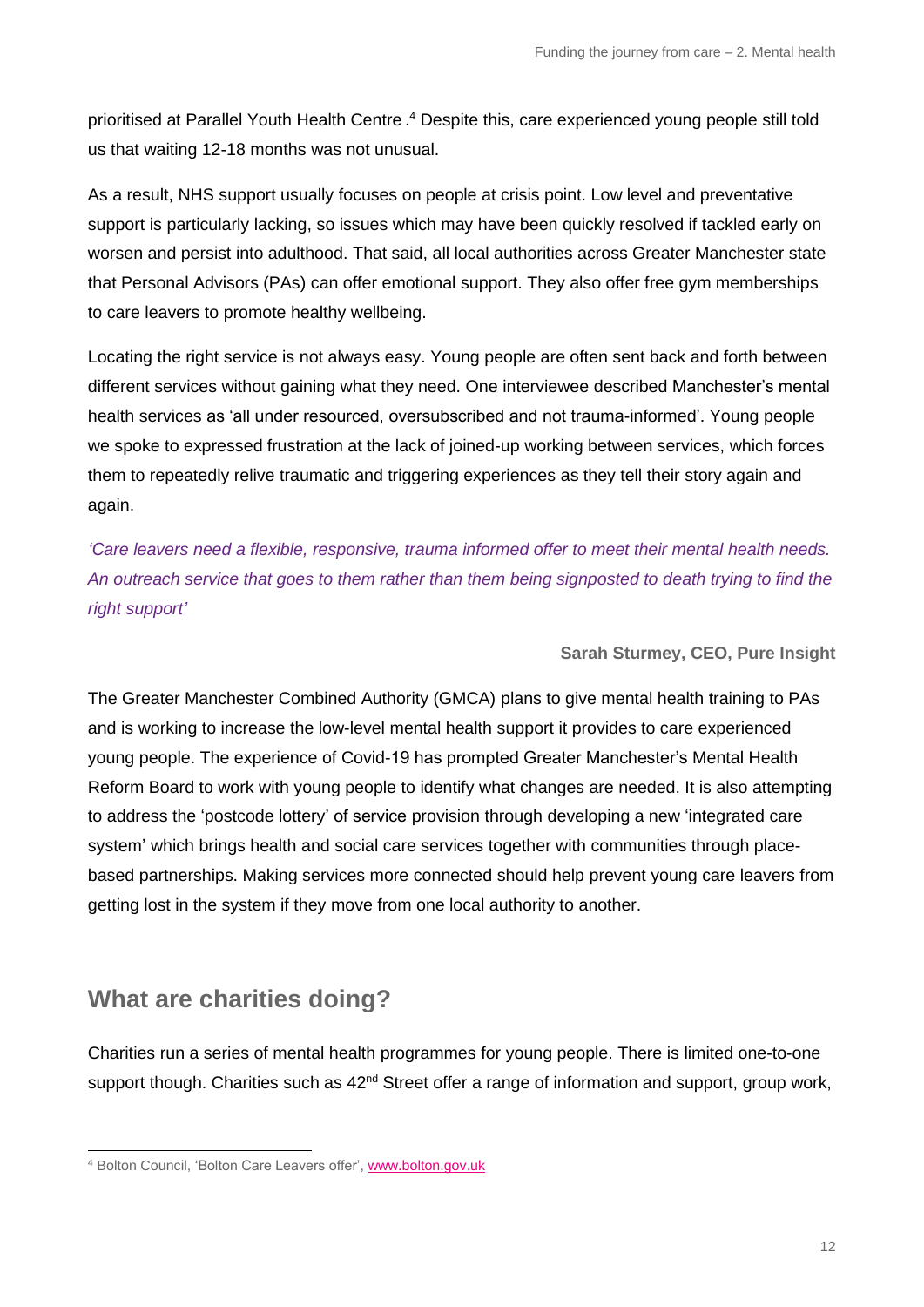peer research and advocacy. Young people we spoke to expressed frustration that support is often in group settings only, with little or no one-to-one provision for those who need it.

Charities faces barriers in providing mental health support to care experienced young people:

- Funding is inconsistent, as demonstrated by NPC's *[Where are England's Charities?](https://www.thinknpc.org/resource-hub/where-are-englands-charities/)* research. This contributes to the 'postcode lottery' of services from the charity sector as well as in statutory provision.
- Charities are not always able to train their staff to provide mental health support professionally, so they often support day-to-day wellbeing rather than providing in-depth mental health support for young people in crisis. There is also a risk that if charities are not adequately trained, for example in trauma-informed approaches, then services which do not understand or address a young person's needs properly could even do harm.
- As with statutory services, charities can have very long waiting lists of over a year, particularly those who do have mental health specialists.

We must also remember that many charity staff have struggled with their own mental health throughout the pandemic, with reports of staff being signed off due to stress.

#### **Where should you give to?**

*'As soon as you're in the care system there needs to be support around mental health, but there is no support when you enter care... things that happened as a child, [are] not addressed and came back 10-fold 20 years later'*

**Neelam, Cloud42 peer researcher**

Mental health services need more funding at almost every level. Early stage and low-level support (non-crisis) is particularly lacking for care experienced young people. There is also a lack of care leaver specific mental health support in which service providers are well versed in likely needs, and where those delivering the programme also come from a care experienced background.

A trauma-informed approach is an important marker of quality services.<sup>5</sup> Young people who have been in care have much higher rates of trauma and mental health difficulties than the general

<sup>5</sup> NPC, 'Trauma-informed approaches: What they are and how to introduce them'[, www.thinknpc.org/resource](https://www.thinknpc.org/resource-hub/trauma-informed-approaches/)[hub/trauma-informed-approaches/](https://www.thinknpc.org/resource-hub/trauma-informed-approaches/)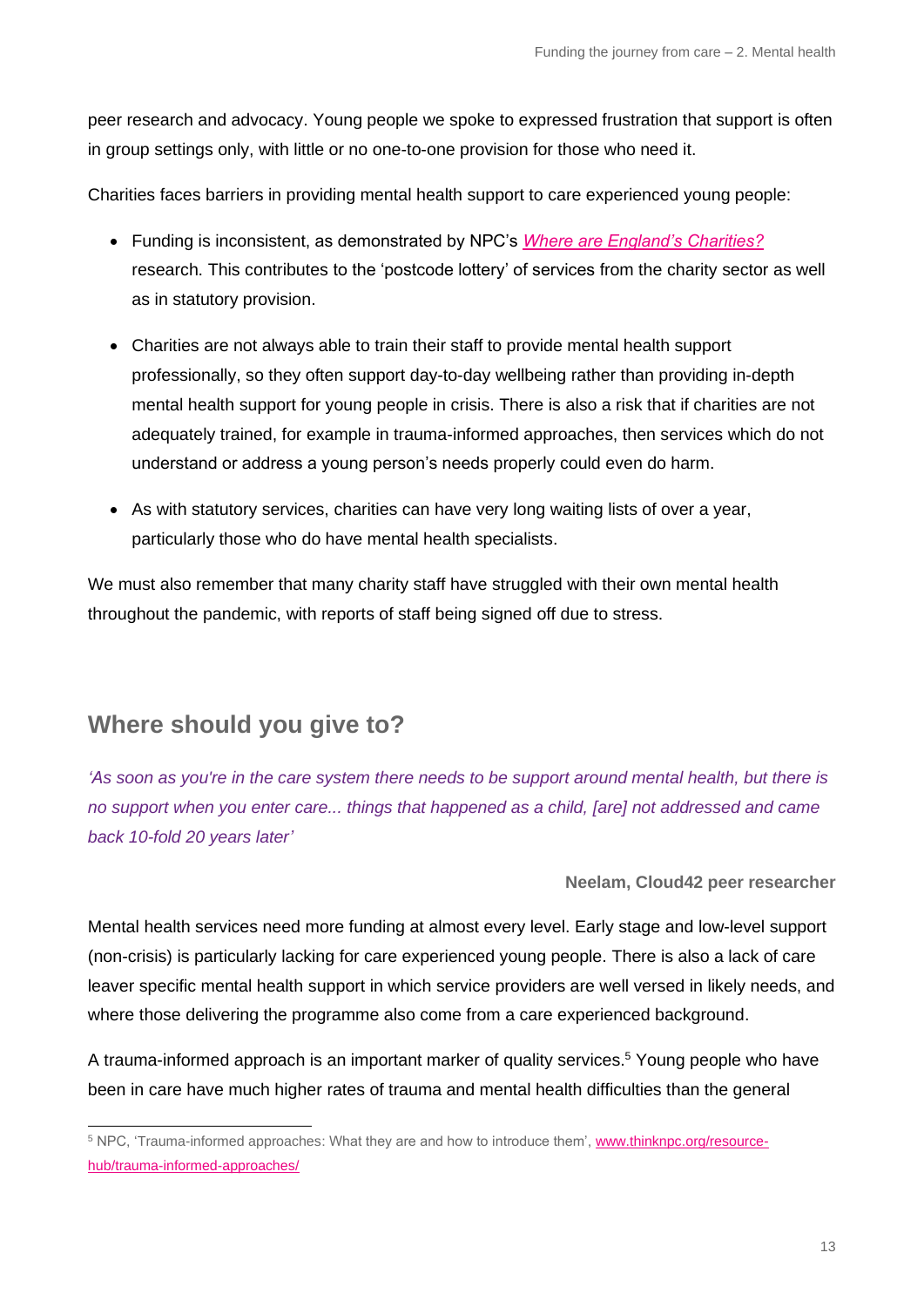population. Almost half meet the criteria for a psychiatric disorder compared to just 10% of the general population.<sup>6</sup> Despite this, we heard that many services are not equipped to support young people who have trauma in their background. Furthermore the lack of joined up working between services means young people are forced to repeatedly explain traumatic and triggering memories, causing significant distress. Training charity staff to develop skills and understanding in dealing with trauma could improve the quality of provision for care experienced young people.

Finally, our research showed that there is not enough coordination between the voluntary sector and statutory sector in relation to mental health. One interviewee suggested a funder may find it useful to pilot a partnership service supporting care leavers' mental health at an early stage, with better referral pathways in place, which if successful could be scaled across Greater Manchester.

<sup>6</sup> Mental Health Foundation, 'The Mental Health of Looked-After Children', [mentalhealth.org.uk](https://www.mentalhealth.org.uk/sites/default/files/mental_health_looked_after_children.pdf)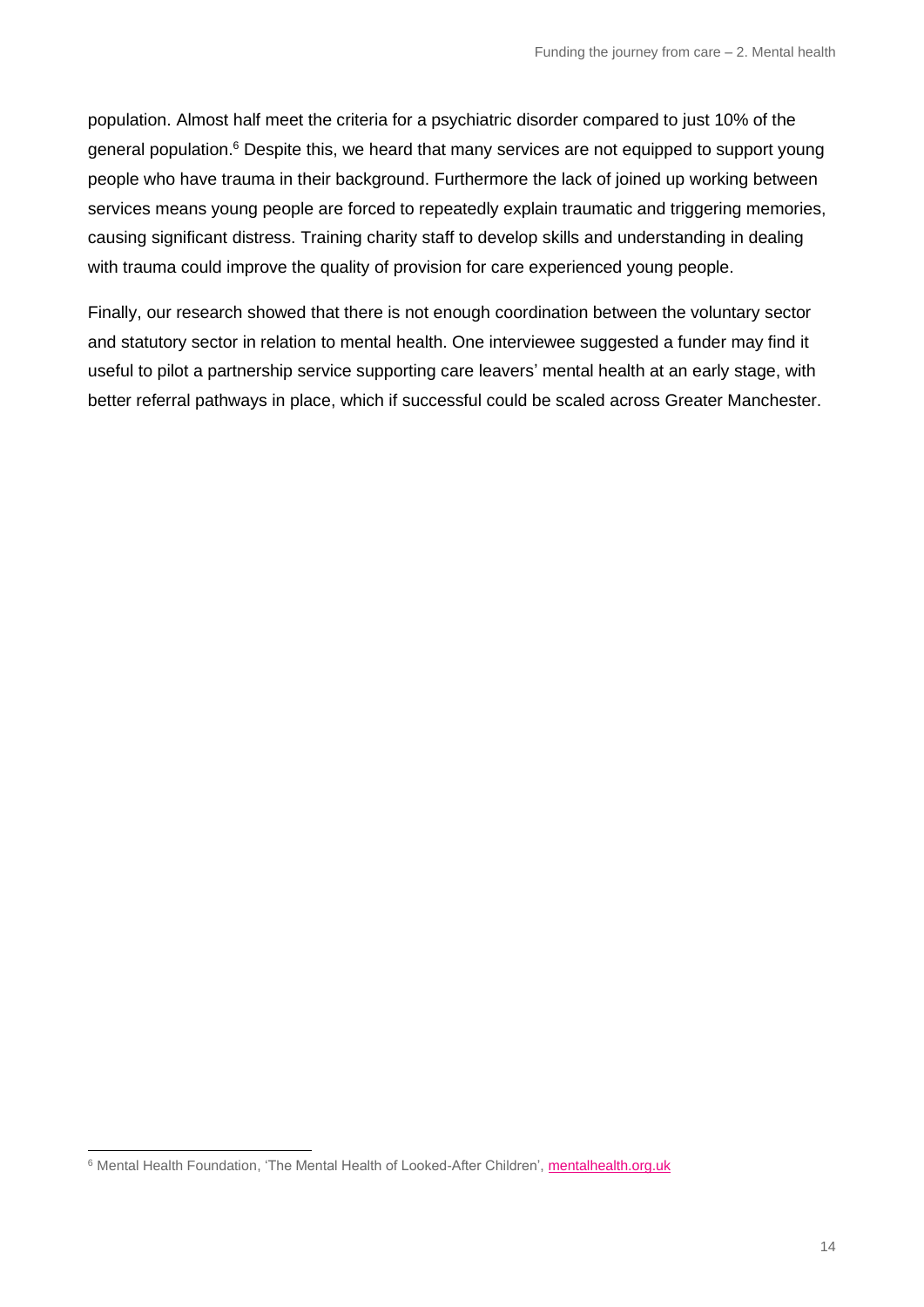## 3. Education and training



Settling into a new school is tough for any child. Having to do so again and again is even more difficult, yet this is the hard reality for many young people in the care system, who are often forced to move homes repeatedly throughout their childhood. Such a transient life can disrupt education and exams, which makes it harder to gain qualifications and training.

Digital exclusion became an even bigger barrier during lockdown, as care experienced young people were often less likely than their peers to have the technology necessary for learning.

#### **What are local governments doing?**

Educational institutions, such as schools, universities, or colleges, are often the main sources of pastoral support for care experienced young people. In most cases though the young person must proactively seek support, and not everyone will feel confident enough to do so.

Interviewees told us that social services often encourage young people to go to university to gain qualifications, which of course can be very positive. Care experienced young people are often eligible for bursaries to support their learning. As with all support though, the availability of bursaries can vary significantly between local areas.

Some of the young people we spoke to felt that they received less social services support if they were studying at university, perhaps because people assume they are in less need. But our interviewee at the University of Manchester explained how navigating the transition to adulthood and independence when starting university can be more difficult for care leavers than for other students. It's likely that they will have recently moved out from a housing placement, so continued support will give them the best chance of success. The transition to adulthood may also be the time when care experienced young people begin to contact their birth families.

As well as university, we also heard how government apprenticeships can support social mobility by being an effective route into vocational training and work. Greater Manchester Combined Authority's Removing Barriers to Apprenticeships works to ensure that groups of underrepresented learners across Manchester, including care experienced young people, can access apprenticeship opportunities. For young people leaving care, GMCA are working across local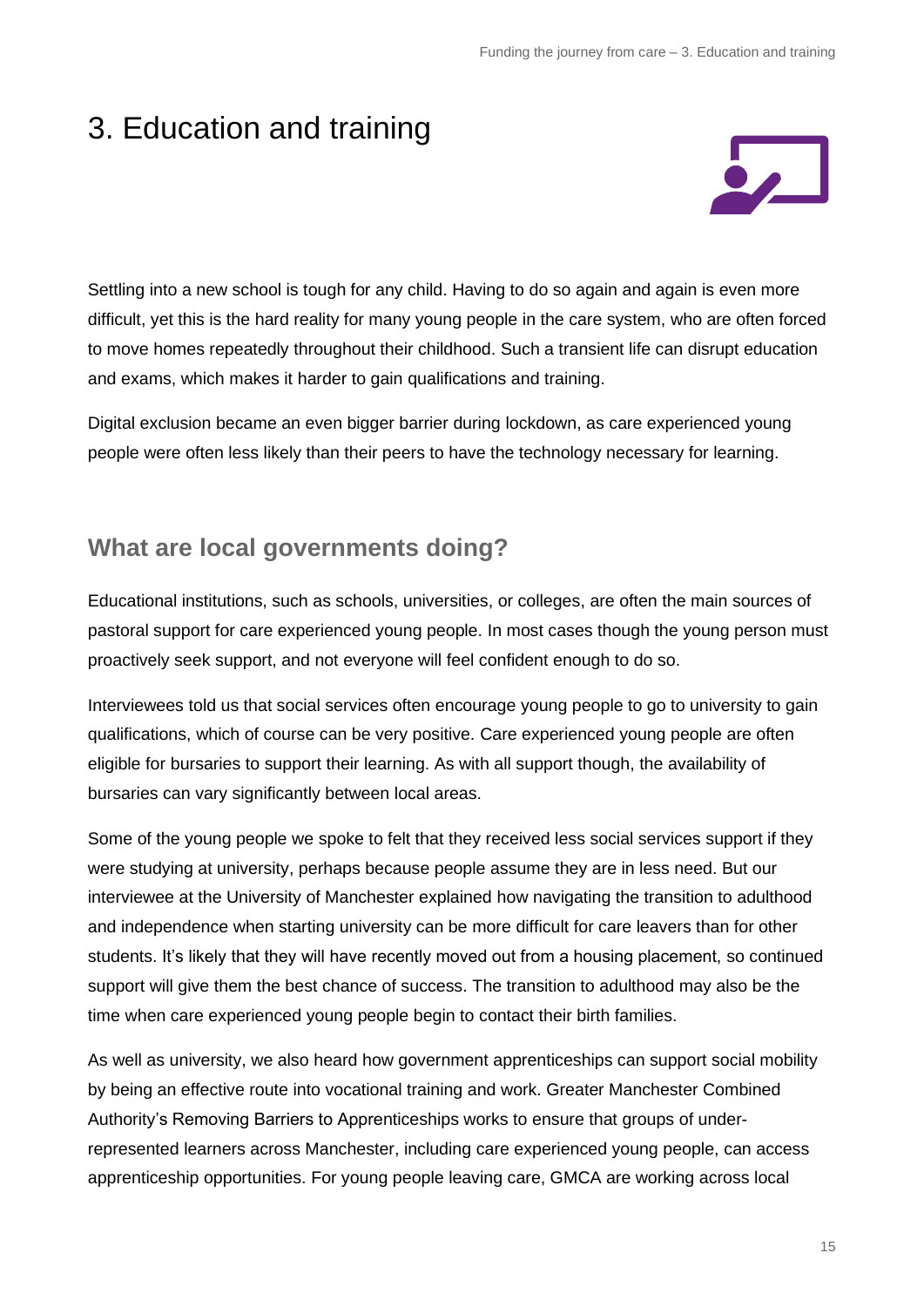authorities to ensure there is a consistent offer to care leavers around apprenticeships. For example, Bolton currently offers work experience and apprenticeships within the council that are ringfenced for care leavers, whereas Rochdale don't offer this.<sup>7</sup> Indeed, apprenticeships often provide a living wage and on-the-job learning, but care experienced young people are not always aware of the opportunities available.

#### **What are charities doing?**

Charities offer a wide range of skills and education support for care leavers. Below are some prominent examples operating in Greater Manchester:

- Gorse Hill Studios is an example of a charity which provides creative opportunities and activities for 8-25 year olds who may be underserved and facing exclusion from mainstream education across Manchester City, Salford City and Trafford. Gorse Hill's programme ACE (Alternative Creative Education) includes a 6 month initiative for care experienced people aged 16-21 who are not in education, employment or training, offering them a bespoke learning program around core subjects such as maths and English, the arts, and skills for personal development.<sup>8</sup>
- Several larger charities such as Catch22 and Nacro run national programmes (including in Greater Manchester) to support care experienced young people with their education and skills. The Catch-22 College offers young people aged 16-19 bespoke learning and training opportunities, in a smaller, supportive environment. <sup>9</sup> Nacro runs personalised Study Programmes and vocational courses, involving group activities, workshops and traineeships to allow young people to try out different subject areas and find their interests.<sup>10</sup>
- The Care Leavers Covenant works with universities across Manchester and the UK to improve the offer for care experienced young people at universities so they can engage at every stage. In Greater Manchester, the Care Leavers Covenant involves young care leavers in community initiatives such as activities run by Manchester Museum within the University of

<sup>7</sup> Bolton Borough Council, 'Care leaver local offer', [careleaveroffer.co.uk](https://www.careleaveroffer.co.uk/organisations/31638-bolton-borough-council?term=bolton)

<sup>8</sup> Gorse Hill Studios[, www.gorsehillstudios.co.uk/ace](https://www.gorsehillstudios.co.uk/ace)

<sup>&</sup>lt;sup>9</sup> Catch-22, [catch-22.org.uk](https://www.catch-22.org.uk/offers/vocational-training-skills-programmes/)

<sup>10</sup> Nacro, [www.nacro.org.uk/education/courses/](https://www.nacro.org.uk/education/courses/)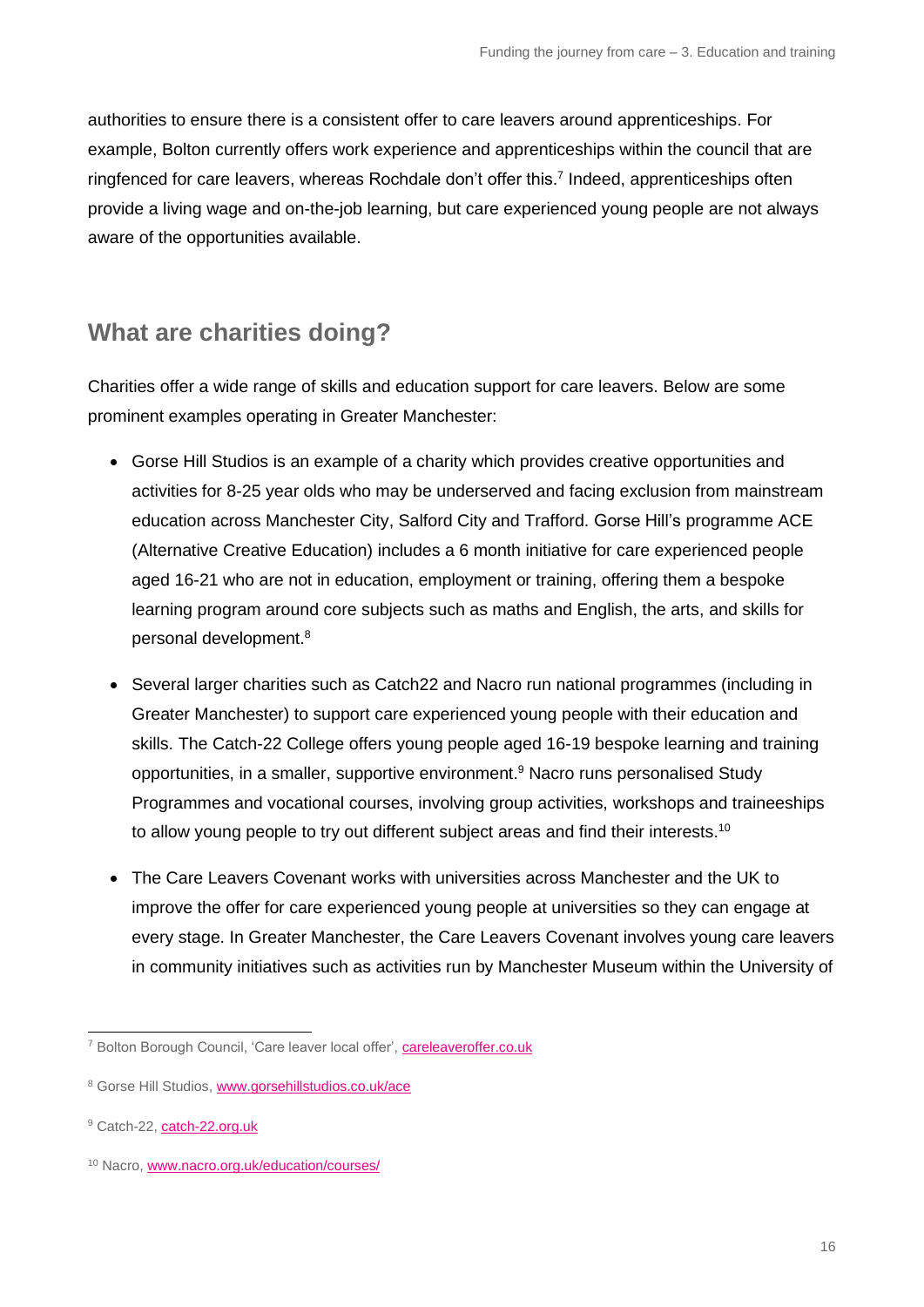Manchester, provides employment opportunities, and promotes Greater Manchester as a place where care experienced young people belong and play a valuable part.

- Other charities such as Break and Antz Junction run programmes to help young people to overcome barriers to employment and community engagement through work experience and employment pathways.
- Greater Manchester Youth Network matches care experienced young people with volunteering and employment opportunities.
- Pure Insight has a Care Leaver Employment Support initiative, where care experienced young people can access one-to-one tailored support from an employment specialist.
- The charity Become supports care experienced students in Greater Manchester and around the country to access higher education, with information, advice, and a searchable database of education opportunities.

#### **Where should you give to?**

To thrive in education you need a basic foundation of mental health support, housing, and relationships so you can focus on your studies. Charities helping care experienced young people in education and training therefore tend to focus on practical and emotional support and guidance.

Greater Manchester Higher recently reviewed the pre-entry support for care experienced students in Greater Manchester, recommending to practitioners that they provide more opportunities for engagement in activities and events to help care experienced young people explore different subjects and identify areas of interest. They also suggested more sustained support for learners at all stages of their education through outreach staff and support staff, to help level the playing field for young care experienced people in higher education.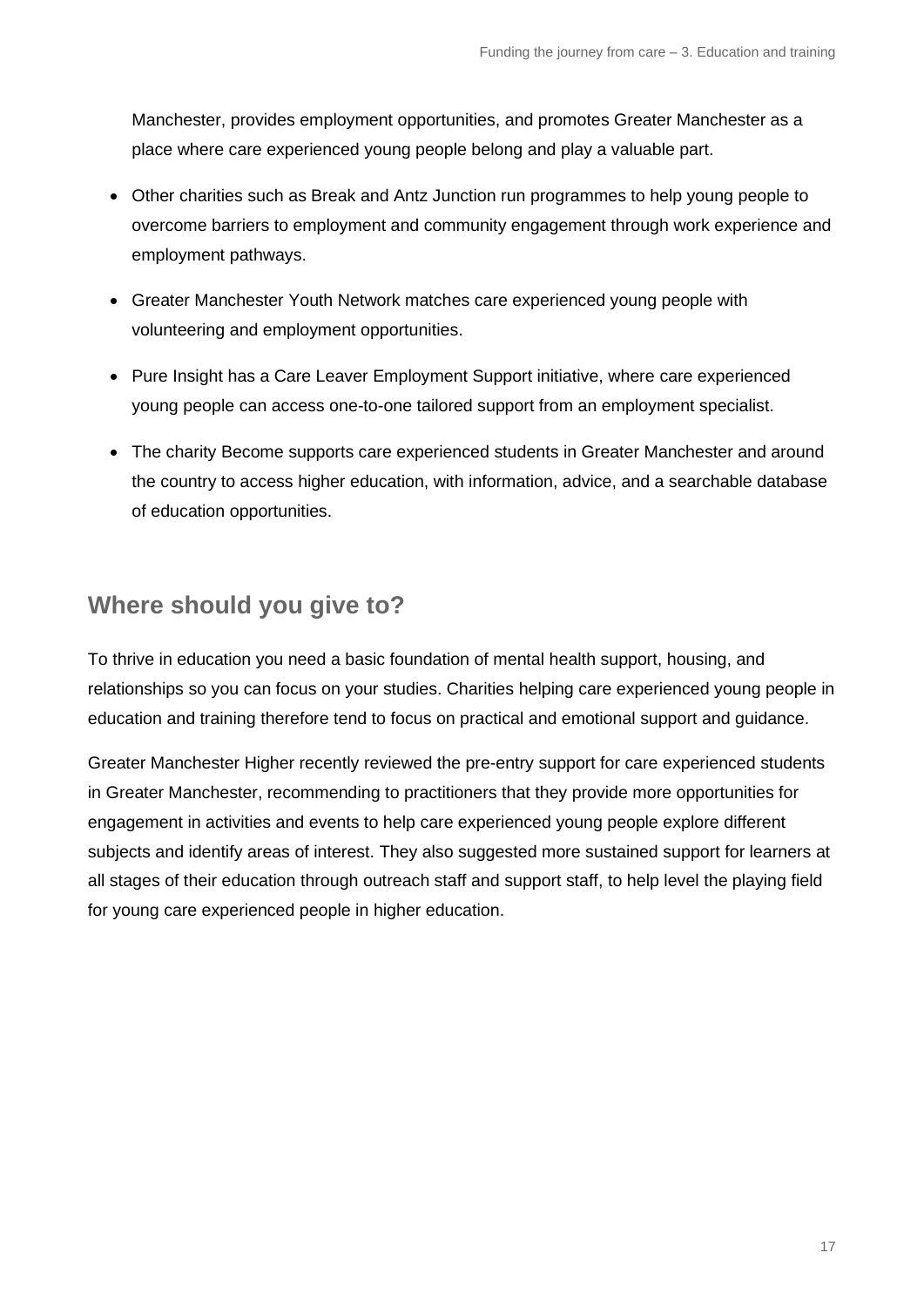## 4. Achieving financial stability



Getting your first job is a big step for anyone, but it is one of the biggest challenges for care experienced young people as they often lack the support network to help them develop professional connections. The disruption to their childhood and education which comes from continually moving home means that even if they do succeed in school, they may not have been able to find the work experience, internships, and opportunities which their peers with strong networks will have enjoyed.

*'For the majority of young people, they receive support from their parents, also can build up social networks and gain work experience through their connections. There are a lack of connections for care leavers, and their horizons are limited because of their circumstances.'*

**Educational and work researcher**

We heard from interviewees that care experienced young people often need intense one-to-one mentoring and support to help them hone the skills necessary to find a job. Sadly, such initiatives are often expensive and hard to find.

### **What are local governments doing?**

The Greater Manchester Combined Authority's (GMCA) support for care experienced young people focuses on bridging gaps between schools and employers. GMCA tries to arrange meaningful encounters between care experienced young people and employers so they can develop their own networks.

Apprenticeships are one way that the government supports care leavers into employment, but the schemes have been criticised for being underfunded and poorly publicised. Care experienced young people are not always aware of the opportunities available and may have misconceptions about what the schemes involve.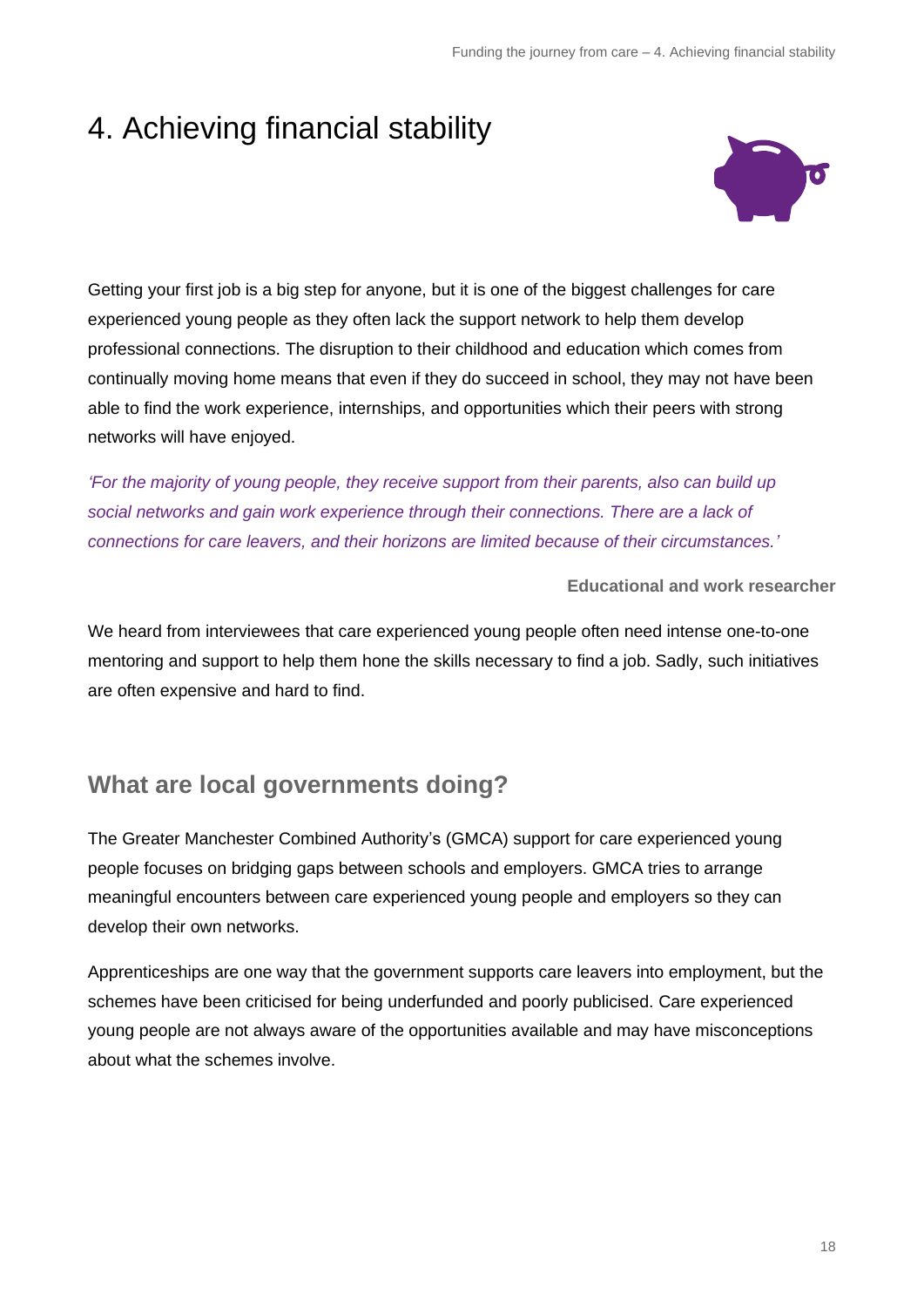#### **What are charities doing?**

Our interviewees told us that charities which were locally rooted, with strong connections with both care experienced young people and with employers, tend to offer the most impressive employment programmes. Successful programmes often bring networks of employers together with young people, brokering relationships and giving young people crucial exposure to the world of work which they may struggle to access.

Financial education can also be beneficial. The charity MyBnk works in Manchester and elsewhere to provide young people (including those with experience of care) with financial training and awareness programmes, helping young people develop the skills to manage their own money.

#### **Where should you give to?**

As with education, holistic support such as mentoring to help care experienced young people make the step into employment is an area where additional funding could have an impact. Ensuring young people have a mentor or other support can help them find and access training opportunities or successfully navigate an application or interview process.

Our research highlighted how important it is to raise awareness of different employment options for care experienced young people. Having a trained career adviser, for example, who can speak to young people about opportunities, correct any misunderstandings, and support young people with their ambitions would be an important contribution.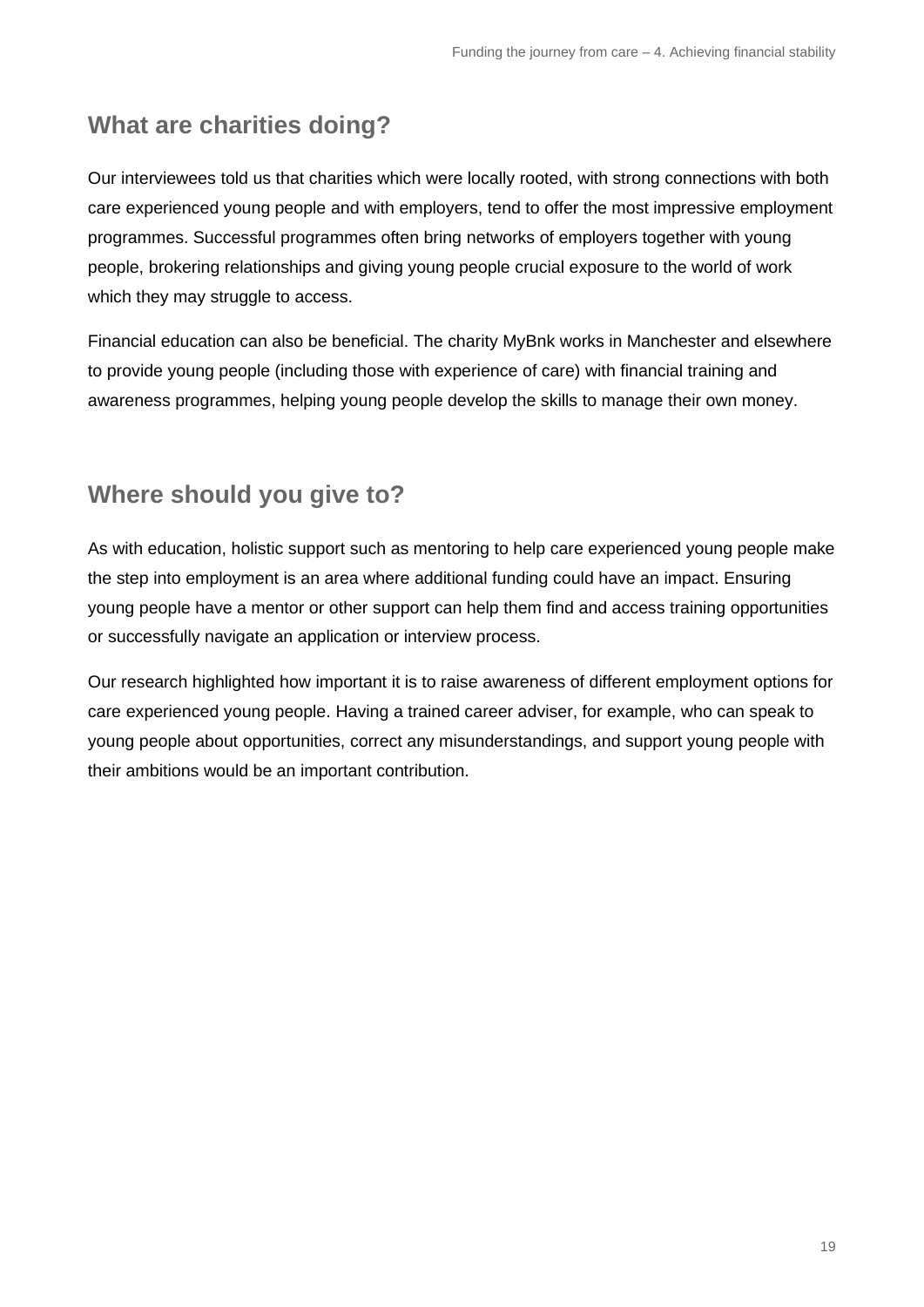## 5. Living independently



As in much of Britain, finding a home you can afford in Greater Manchester can be difficult for any young person, not least care experienced young people. High rents are a problem across the city, with developers buying more and more property around central Manchester, pushing young people, but also charities, out of the city and into surrounding areas. This makes it difficult for care experienced young people to live independently.

We heard how young people who want to be independent and are ready to move out of care often cannot because of the lack of housing. This creates a double problem, as it obviously causes a blockage for another young person who needs to move into care.

Once they find a home, the transition from care home to one's own home can be difficult. Interviewees told us that care experienced young people are not always prepared for the range of day-to-day tasks which living independently entails, from rent and bills to housework and taxes, as they have missed out on the parental support and guidance in these areas that most young people benefit from.

### **What are local governments doing?**

After leaving care, young people often move to 'transitional homes', which are intended to help them transition to independent living. However, interviewees told us that staff in such homes are often under-resourced and therefore unable to provide the support young people really need, and that communication between care workers and those in transitional homes can be poor.

Catch-22 produced a thematic report with the National Leaving Care Benchmarking Forum, crossanalysing a range of Local Authorities' local offers for care leavers, and providing a toolkit for members to improve their own local offer. It mentions Stockport as a promising example of Local Authority support for young people to live independently. Through the Stockport Local Assistance Scheme, for example, Stockport provides a white goods starter pack worth £1000, and those in crisis can apply for help including access to household support funds.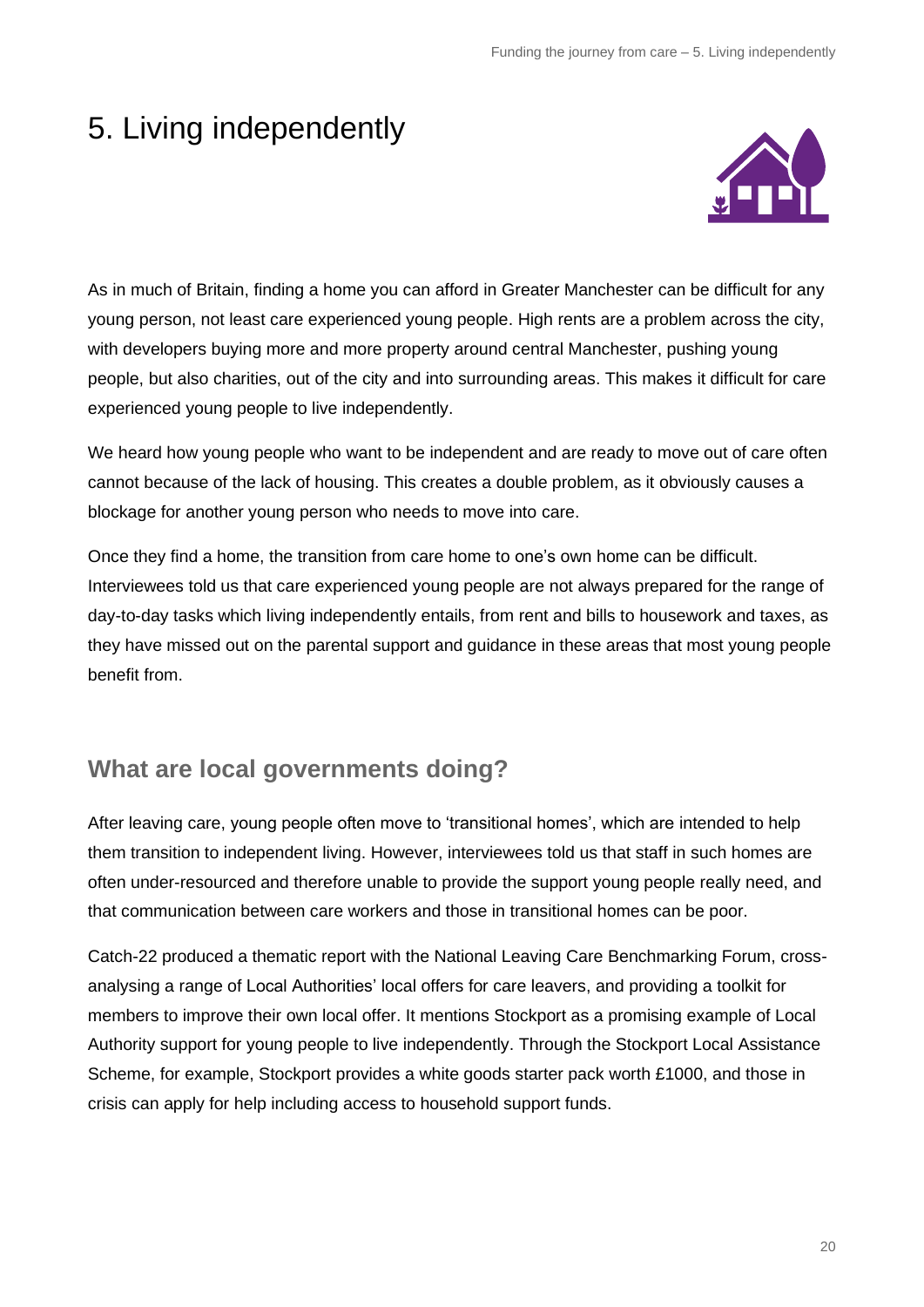#### **What are charities doing?**

Our interviewees argued that one strategic advantage of charities is that their independence from the formal care system can make them well placed to offer the holistic support needed for the transition to independent living. There are many small and locally rooted organisations in Greater Manchester who have strong relationships with care experienced young people who are the first port of call for support. For example:

- Antz Junction aims to improve outcomes for people from disaffected communities, empowering them to overcome barriers through community engagement. The charity runs a holistic mentoring programme in Greater Manchester and London. It brings hard-to-reach communities together through social action initiatives, encouraging people who may be at risk of social exclusion to gain confidence and have positive life-changing experiences.
- Bolton Lads and Girls Club has a holistic mentoring initiative whereby care experienced young people are matched with a Youth Support Worker who can provide them with support with anything from mental health and employability to life skills and travel to develop the confidence and skills for independence.

#### **Where should you give to?**

There are many ways to support young people to independence. Mentoring and holistic support programmes run by charities for care-experienced young people across Greater Manchester all need more funding to support more young people with the day-to-day difficulties of becoming independent.

At the other end of the spectrum, one interviewee suggested that a valuable contribution by an ambitious funder may be to invest in a property which a trusted and effective charity can use as a halfway house. This would support care experienced young people, whilst also creating an asset for the charity which would give them a level of sustainability and security into the future.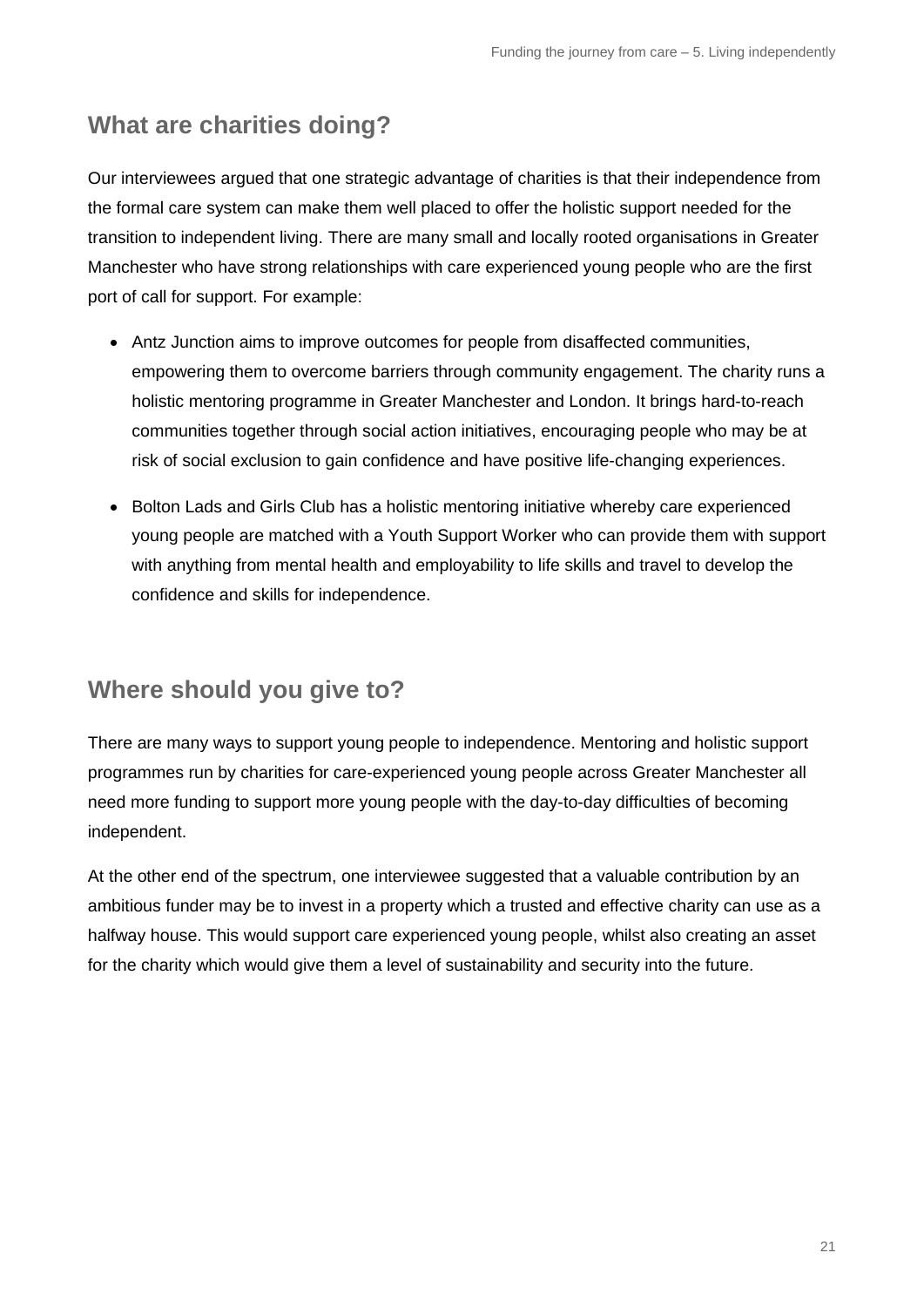## Recommendations

#### **What to fund**

- Helping care experienced young people to build relationships is fundamental. Mentoring can be a good way to do this and can help with every aspect of a young person's journey. The GMCA aims to address this in time through its care leaver pledge, but we heard through our research that mentoring provision across Greater Manchester remains patchy. Additional funding could bridge gaps in provision.
- In addition to mentoring there is a need for better information and resources specifically targeted at care experienced young people, for example on education, employment or apprenticeships, finance and life skills. Care experienced young people also need better information on care leaver specific services in Greater Manchester to make sure young people are aware of opportunities on offer.
- Mental health is often an issue for care experienced young people, yet the NHS is usually so overworked it can only focus on crises. Funders could make a difference by funding mental health provision specifically targeted at care experienced young people, with services publicised to that group and service providers adequately trained in the needs and experiences of young people leaving care. Examples of this could be funding the salaries of clinical practitioners, general mental health training for charity staff, or care leaver specific services to support low-level mental health problems. Services should be available to all and last for as long as young people need them.
- The mental health study published by the Cloud42 researchers interviewed as part of this work contains several other valuable recommendations for how to improve mental health provision for care experienced young people in Greater Manchester.<sup>11</sup>
- Finally, employers, education providers and the government need to be more aware of the specific circumstances and needs faced by those with experience of the care system. The most impactful awareness-raising and campaigning is often that with care experienced

<sup>11</sup> Cloud42, 'The Mental Health of Care Experienced Young People in Greater Manchester'[, 42ndstreet.org.uk](https://www.42ndstreet.org.uk/media/dpqlf1fq/cloud42-research-project.pdf)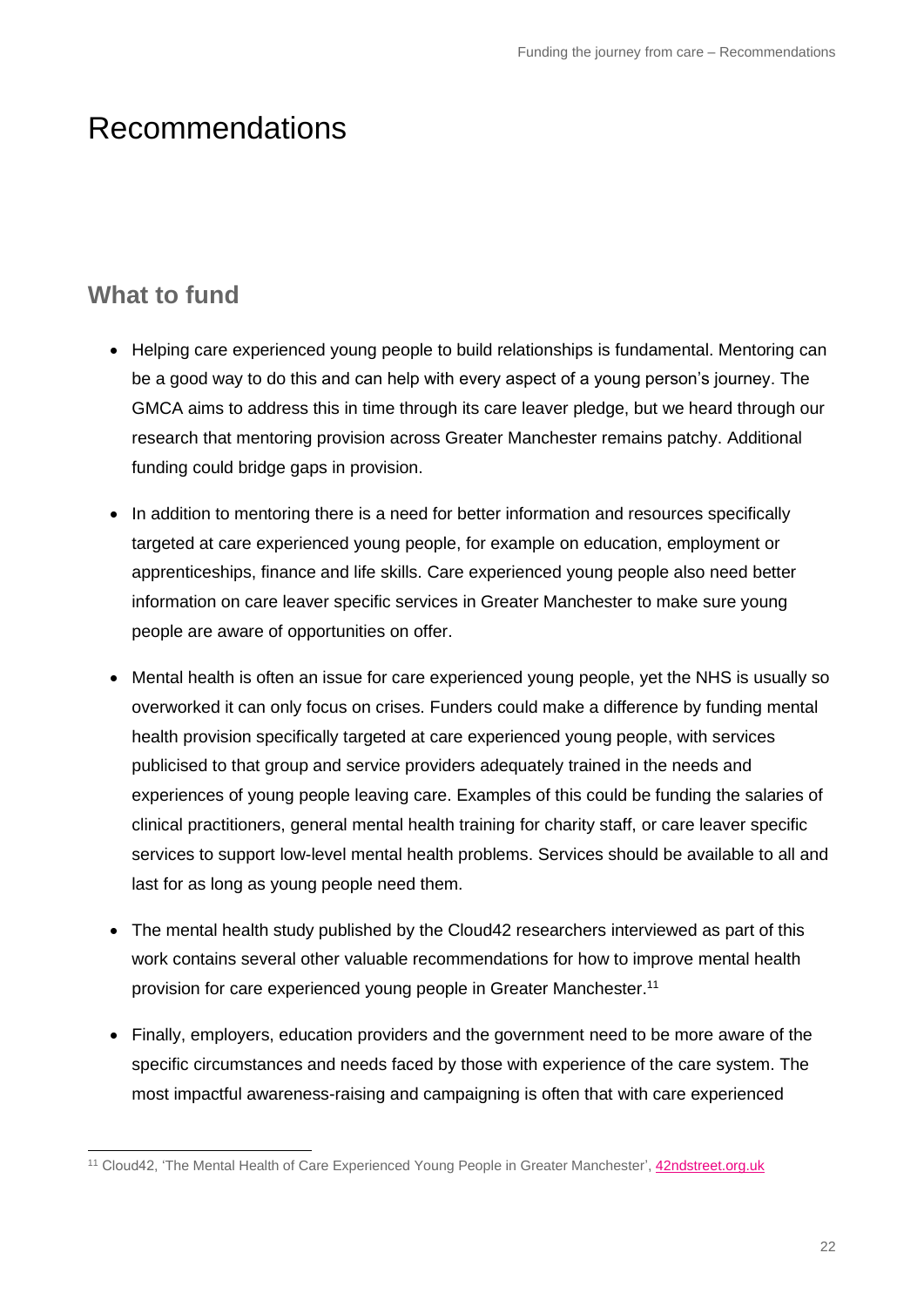voices at the centre, so fund charities which support young people to advocate and raise awareness of the complexity of their circumstances.

#### **How to fund**

Our usual advice on good funding practice is just as important when giving to support those with experience of care. The charitable funders we spoke to for this research gave several key pieces of advice for supporting care leavers in Manchester:

- **Give multi-year grants wherever possible.** Long-term funding enables charities to plan and think more strategically. It allows them to spend less time fundraising and more time doing. For care experienced young people, there are obvious benefits to the continuity and sustained support which funding over a longer period provides.
- **Give core and unrestricted grants.** Funders we spoke to described the importance of giving core and unrestricted funding to allow charities to cover their overheads, respond flexibly to emergencies like the Covid-19 pandemic, and meet new needs when they arise. We heard from Lloyds Bank Foundation that giving restricted and project-based grants risked limiting the scope of how a grant can be used and made it harder to pivot quickly when circumstances require. The complexity of the situation for care leavers in Manchester makes it important for charities to be able to set the agenda for how grants are spent, as they are best placed to decide where they can be most effective.

#### *'More funders need to give core funding and trust charities to spend it wisely, because they will do their work.'*

**Patrick O'Kelly, Learning and Development Manager, The Clothworkers' Foundation**

• **Collaborate with peers.** Funders we spoke to told us they are increasingly working in partnership with their peers since the pandemic, a trend they wish to continue. Networks such as the Greater Manchester Funders Forum provide a vehicle for collaboration which can help funders get to know one another and share ideas. Young people in our focus group lamented the lack of communication and collaboration between services in Manchester, which is something that greater collaboration between funders of those services could begin to address.

#### *'The future is collaboration – working with other funders.'*

**Patrick O'Kelly, Learning and Development Manager, The Clothworkers' Foundation**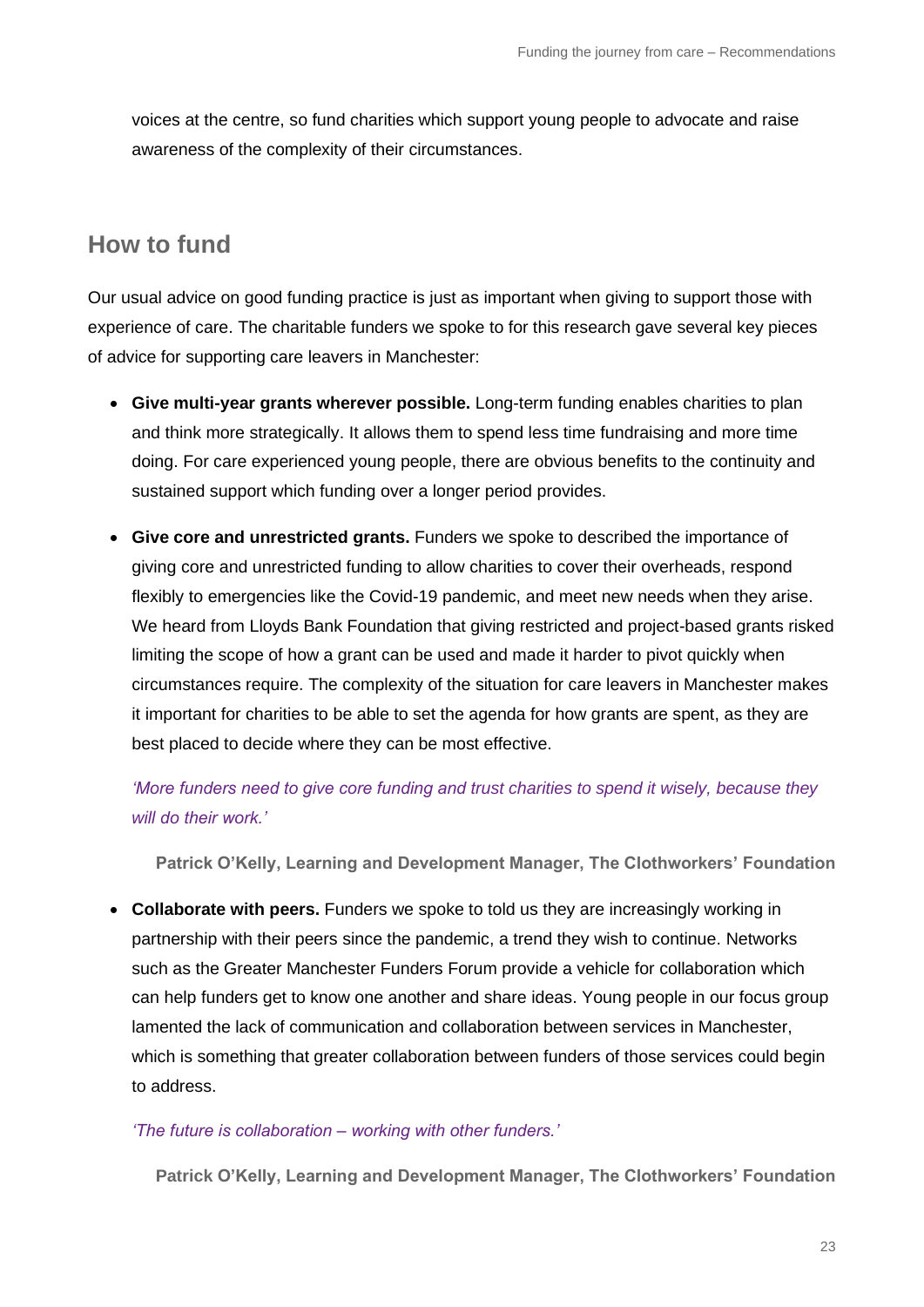- **Make sure services are trauma informed.** Funders should ensure that services funded are equipped to support those with experience of trauma. Even staff not directly providing mental health support should be able to identify where mental health may be an issue for a young person and signpost to the right help.
- **Put care experienced young people's voices at the heart of all you do.** Many of the challenges identified during our research were caused by people not understanding the needs of care experienced young people. Those best placed to articulate those needs are surely those young people themselves, and the best charitable initiatives are often those which hand decision making power to young people to shape their own solutions.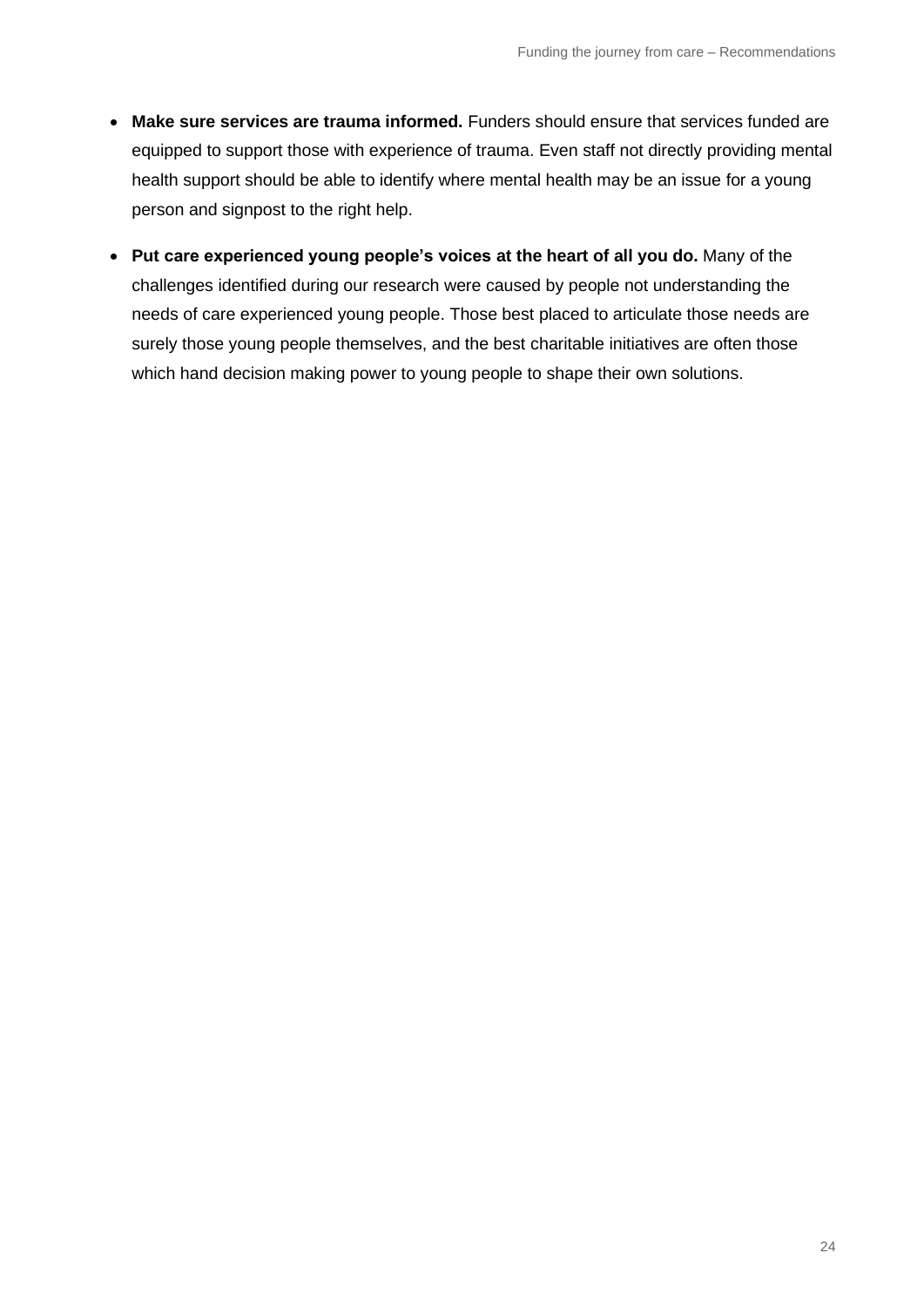## Appendix

#### **Our interviewees**

- Fran Slater, 42nd Street Mental Health Practitioner and Group Lead for Cloud42 peer work group
- Ezra, Cloud42 peer group member
- Daniel, Cloud42 peer group member
- Neelam, Cloud42 peer group member
- Hannah Lim, Funding Manager and Social Change sector lead at Esmee Fairbairn
- Nicola Aylward, Head of Learning for Young People at the Learning and Work Institute
- Adrian Ball, Manchester Settlement chief executive
- Sarah Sturmey, Founder and CEO of Pure Insight
- Patrick O'Kelly, Learning and Development Manager and Acting Head of Grants at the Clothworkers' Foundation
- Ella Sips, Northwest Manager at the Lloyds Bank Foundation
- Emma Lewis-Kalubowila, Student Recruitment and Widening Participation Office at the University of Manchester
- Nicole Allen, Project and Policy Support Officer in the Education, Skills, and Work Directorate at GMCA
- Stewart Tod, Programme Manager for the Looked after Children and Care Leavers Programme at GMCA
- Nic Hutchins, Principal for Apprenticeships and Technical Education at GMCA
- Karen Clarke, Project Manager for Children and Young People at GMCA